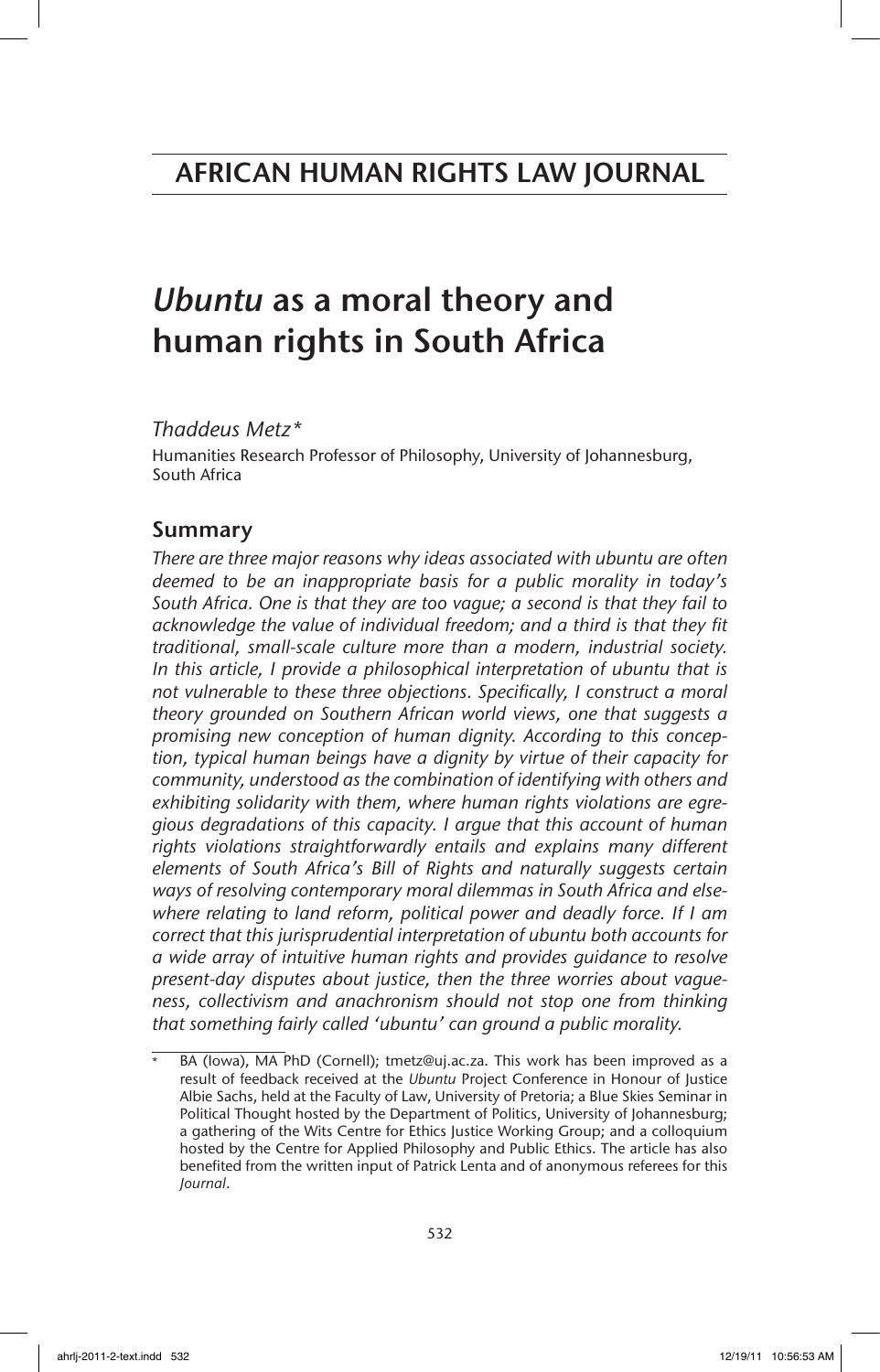[W]e have not done enough to articulate and elaborate on what *ubuntu* means as well as promoting this important value system in a manner that should define the unique identity of South Africans.

Former South African President Thabo Mbeki, Heritage Day 2005

## 1 Introduction

Despite President Mbeki's call, many jurists, philosophers, political theorists, civil society activists and human rights advocates in South Africa reject the invocation of *ubuntu*, tending to invoke three sorts of complaints.

First, and most often, people complain that talk of *ubuntu* in Nguni languages (and cognate terms such as *botho* in Sotho-Tswana and *hunhu* in Shona) is vague. Although the word literally means humanness, it does not admit of the precision required in order to render a publicly-justifiable rationale for making a particular decision. For example, one influential South African commentator suggests that what *ubuntu* means in a legal context 'depends on what a judge had for breakfast', and that it is 'a terribly opaque notion not fit as a normative moral principle that can guide our actions, let alone be a transparent and substantive basis for legal adjudication'.<sup>1</sup> This concern has not exactly been allayed by a South African Constitutional Court justice who has invoked *ubuntu* in her decisions, insofar as she writes that it can be grasped only on a 'know it when I see it' basis, its essence not admitting of any precise definition. $<sup>2</sup>$ </sup>

A second common criticism of *ubuntu* is its apparent collectivist orientation, with many suspecting that it requires some kind of group-think, uncompromising majoritarianism or extreme sacrifice for society, which is incompatible with the value of individual freedom that is among the most promising ideals in the liberal tradition. Here, again, self-described adherents to *ubuntu* have done little to dispel such concerns, for example, an author of an important account of how to apply *ubuntu* to public policy remarks that it entails 'the supreme value of society, the primary importance of social or communal interests, obligations and duties over and above the rights of the individual'.<sup>3</sup>

A third ground of scepticism about the relevance of *ubuntu* for public morality is that it is inappropriate for the new South Africa because of its traditional origin. Ideas associated with *ubuntu* grew out of small-scale, pastoral societies in the pre-colonial era whose world views were based

<sup>1</sup> E McKaiser 'Public morality: Is there sense in looking for a unique definition of *ubuntu*?' *Business Day* 2 November 2009.

<sup>2</sup> Y Mokgoro '*Ubuntu* and the law in South Africa' (1998) 1 *Potchefstroom Electronic Law Journal* 2.

<sup>3</sup> GM Nkondo '*Ubuntu* as a public policy in South Africa' (2007) 2 *International Journal of African Renaissance Studies* 90.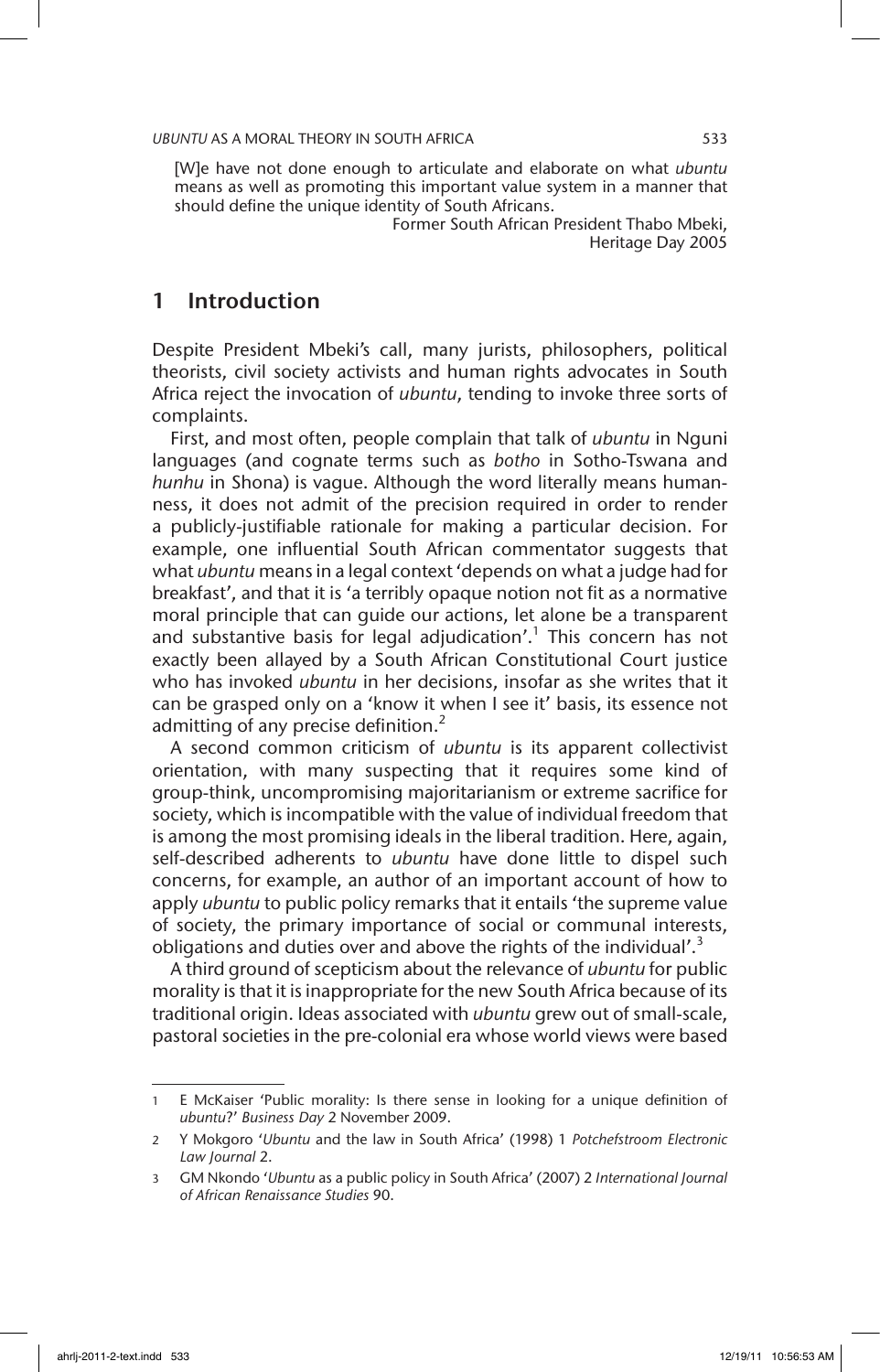on thickly spiritual notions such as relationships with ancestors (the 'living-dead'). If certain values had their source there, then it is reasonable to doubt that they are fit for a large-scale, industrialised, modern society with a plurality of cultures, many of which are secular.<sup>4</sup>

Call these three objections to an *ubuntu*-oriented public morality those regarding 'vagueness', 'collectivism' and 'anachronism'. It would be incoherent to hold all three objections at the same time; after all, the more one claims that *ubuntu* is vague and admits of any interpretation, the less one can contend that it is inherently collectivist. Even so, the three objections are characteristic of discourse among professionals, elites, intellectuals and educated citizens in general, and hence are worth grouping together.

In this article, I aim to articulate a normative-theoretical account of *ubuntu* that is not vulnerable to these three objections. I construct an ethical principle that not only grows out of indigenous understandings of *ubuntu*, but is fairly precise, clearly accounts for the importance of individual liberty, and is readily applicable to addressing present-day South Africa as well as other societies. To flesh out these claims, I explain how the *ubuntu*-based moral theory I spell out serves as a promising foundation for human rights. Although the word *ubuntu* does not feature explicitly in the Constitution that was ultimately adopted in South Africa,<sup>5</sup> my claim is that a philosophical interpretation of values commonly associated with *ubuntu* can entail and plausibly explain this document's construal of human rights. In short, I aim to make good on the assertion made by the South African Constitutional Court that ubuntu is the 'underlying motif of the Bill of Rights<sup>16</sup> and on similar claims made by some of the Court's members.<sup>7</sup>

Note that this is a work of jurisprudence, and specifically of normative philosophy, and hence that I do not engage in related but distinct projects that some readers might expect.<sup>8</sup> For one, I am not out to describe the way of life of any particular Southern African people. Of course, to make the label *ubuntu* appropriate for the moral theory I construct, it should be informed by pre-colonial Southern African beliefs and practices (since reference to them is part of the sense of the word

See several expressions of scepticism about the contemporary relevance of traditional African ideas recounted in J Lassiter 'African culture and personality' (2000) 3 *African Studies Quarterly* 10-11.

<sup>5</sup> Constitution of the Republic of South Africa, 1996, http://www.info.gov.za/ documents/constitution/1996/index.htm (accessed 31 October 2011).

<sup>6</sup> *Port Elizabeth Municipality v Various Occupiers* (2004) ZACC 7; 2005 1 SA 217 (CC); 2004 12 BCLR 1268 (CC) para 37.

<sup>7</sup> In particular, see Justice Albie Sachs's remarks in *Dikoko v Mokhatla* (2006) ZACC 10; 2006 6 SA 235 (CC); 2007 1 BCLR 1 (CC) para 113, as well as views ascribed to Justice Yvonne Mokgoro in D Cornell '*Ubuntu*, pluralism and the responsibility of legal academics to the new South Africa' (2008) 20 *Law and Critique* 47 56.

<sup>8</sup> I might also fail to adhere to certain stylistic conventions to which academic lawyers are accustomed, and beg for leniency from my colleagues.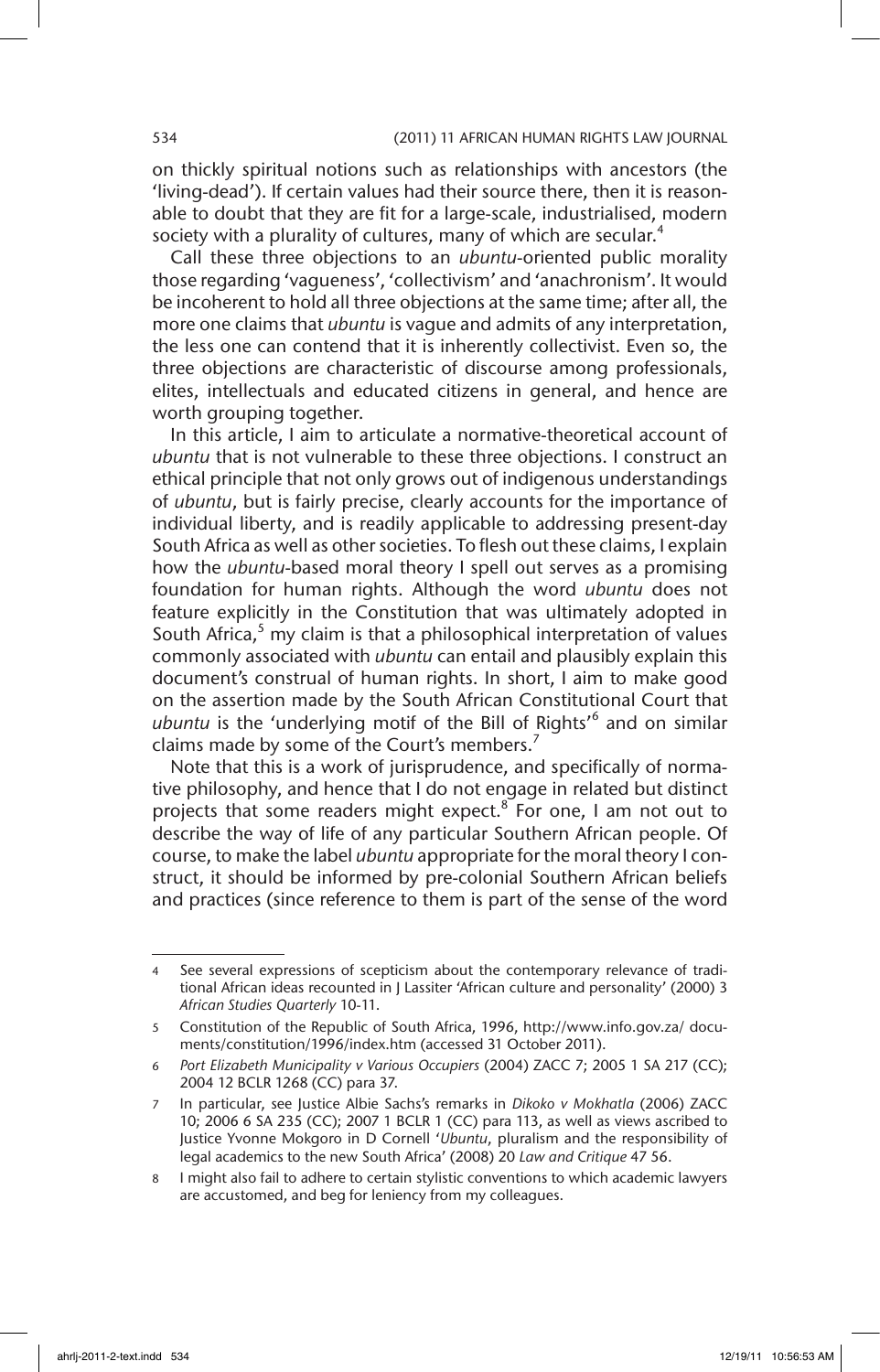as used by people in my and the reader's linguistic community). However, aiming to *create* an applicable ideal that has a Southern African pedigree and grounds human rights, my ultimate goal in this article is distinct from the empirical project of trying to accurately *reflect* what a given traditional black people believed about morality – something an anthropologist would do. For another, I do not here engage in legal analysis, even though I do address some texts prominent in South African legal discourse. My goal is not to provide an interpretation of case law, but rather to provide a moral theory that a jurist could use to interpret case law, among other things.

I begin by summarising the *ubuntu*-based moral theory that I have developed elsewhere (section 2) and then I articulate its companion conception of human dignity (section 3). Next, I invoke this conception of human dignity to account for the nature and value of human rights of the sort characteristic of the second chapter of South Africa's Constitution (section 4). In the following section, I apply the moral theory to some human rights controversies presently facing South Africa (and other countries as well), specifically those regarding suitable approaches to dealing with compensation for land claims, the way that political power should be distributed, and sound policies governing the use of deadly force by the police (section 5). My aim is not to present conclusive ways to resolve these contentious disputes, but rather to illustrate how the main objections to grounding a public morality on *ubuntu*, regarding vagueness, collectivism and anachronism, have been rebutted, something I highlight in the conclusion (section 6).

## 2 *Ubuntu* as a moral theory

Neville Alexander recently remarked that he is glad that the oral culture of indigenous Southern African societies has made it difficult to ascertain exactly how they understood *ubuntu*. 9 For him and some other intellectuals,<sup>10</sup> the relevant question is less 'How was *ubuntu* understood in the past?' and more 'How should we understand *ubuntu* now?' I agree with something like this perspective, and begin by spelling out what it means to pose the latter question, after which I begin to answer it.

### 2.1 Considerations of method

To speak legitimately of *ubuntu* at all requires discussing ideas that are at least *continuous* with the moral beliefs and practices of those who speak Nguni languages, from which the term originated, as well as

Comments made at a Symposium on a New Humanism held at the Stellenbosch Institute for Advanced Study (STIAS) 24-25 February 2010.

<sup>10</sup> Eg MO Eze *Intellectual history in contemporary South Africa* (2010).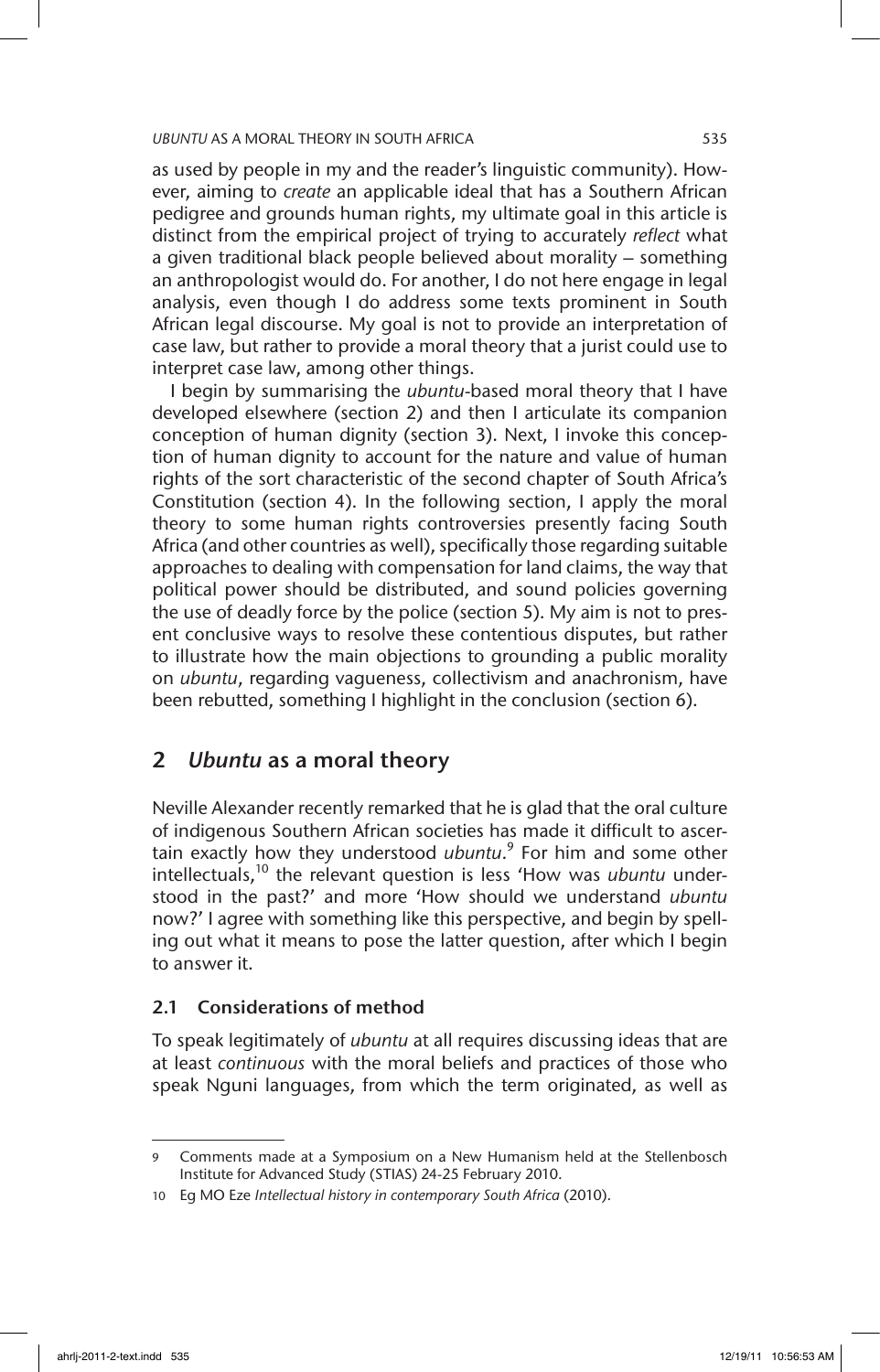### 536 (2011) 11 AFRICAN HUMAN RIGHTS LAW JOURNAL

of those who have lived near and with them, such as Sotho-Tswana and Shona speakers.<sup>11</sup> Some would say that it is fair to call something *ubuntu* only if it mirrors, without distortion, how such peoples have traditionally understood it.<sup>12</sup> However, I reject such a view, for two reasons. First, analogies with other terms indicate that it can be appropriate to call a perspective *ubuntu* if it is grounded in ideas and habits that were salient in pre-colonial Southern Africa, even if it does not fully reproduce all of them. Consider, for example, the way contemporary South African lawyers use the phrase 'Roman Dutch law'. Second, there is no single way in which pre-colonial Southern African peoples understood *ubuntu*; there have been a variety of different Nguni (and related) languages and cultures and, with them, different values. One unavoidably must choose which interpretation of *ubuntu* one thinks is most apt, given one's aims.

I submit that it is up to those living in contemporary Southern Africa to refashion the interpretation of *ubuntu* so that its characteristic elements are construed in light of our best current understandings of what is morally right. Such refashioning is a project that can be assisted by appealing to some of the techniques of analytic philosophy, which include the construction and evaluation of a moral theory. A moral theory is roughly a principle purporting to indicate, by appeal to as few properties as possible, what all right actions have in common as distinct from wrong ones. What (if anything) do characteristically immoral acts such as lying, abusing, insulting, raping, kidnapping and breaking promises have in common by virtue of which they are wrong?

Standard answers to this question in Western philosophy include the moral theories that such actions are wrong just insofar as they tend to reduce people's quality of life (utilitarianism), and solely to the extent that they degrade people's capacity for autonomy (Kantianism). How should someone answer this question if she finds the Southern African values associated with talk of *ubuntu* attractive?

### 2.2 Moral-theoretic interpretation of *ubuntu*

She would likely start by appealing to the ubiquitous maxim 'A person is a person through other persons'.<sup>13</sup> When Nguni speakers state

<sup>11</sup> Sometimes the word *ubuntu* is meant to capture not merely Southern African moral views, but sub-Saharan ones more generally. I lack the space in this article to compare the two bodies of thought, but elsewhere I have drawn on anthropological and sociological findings indicating that there are many important similarities between a wide array of traditional cultures below the Sahara desert. If so, then Mbeki's suggestion that *ubuntu* is unique to South Africans is incorrect. See T Metz 'Toward an African moral theory' (2007) 15 *Journal of Political Philosophy* 321.

<sup>12</sup> An assumption present in M Ramose *African philosophy through* ubuntu (1999).

<sup>13</sup> The following several paragraphs draw on T Metz 'Human dignity, capital punishment, and an African moral theory' (2010) 9 *Journal of Human Rights* 83-85; T Metz & J Gaie 'The African ethic of *ubuntu/botho*' (2010) 39 *Journal of Moral Education* 274-276.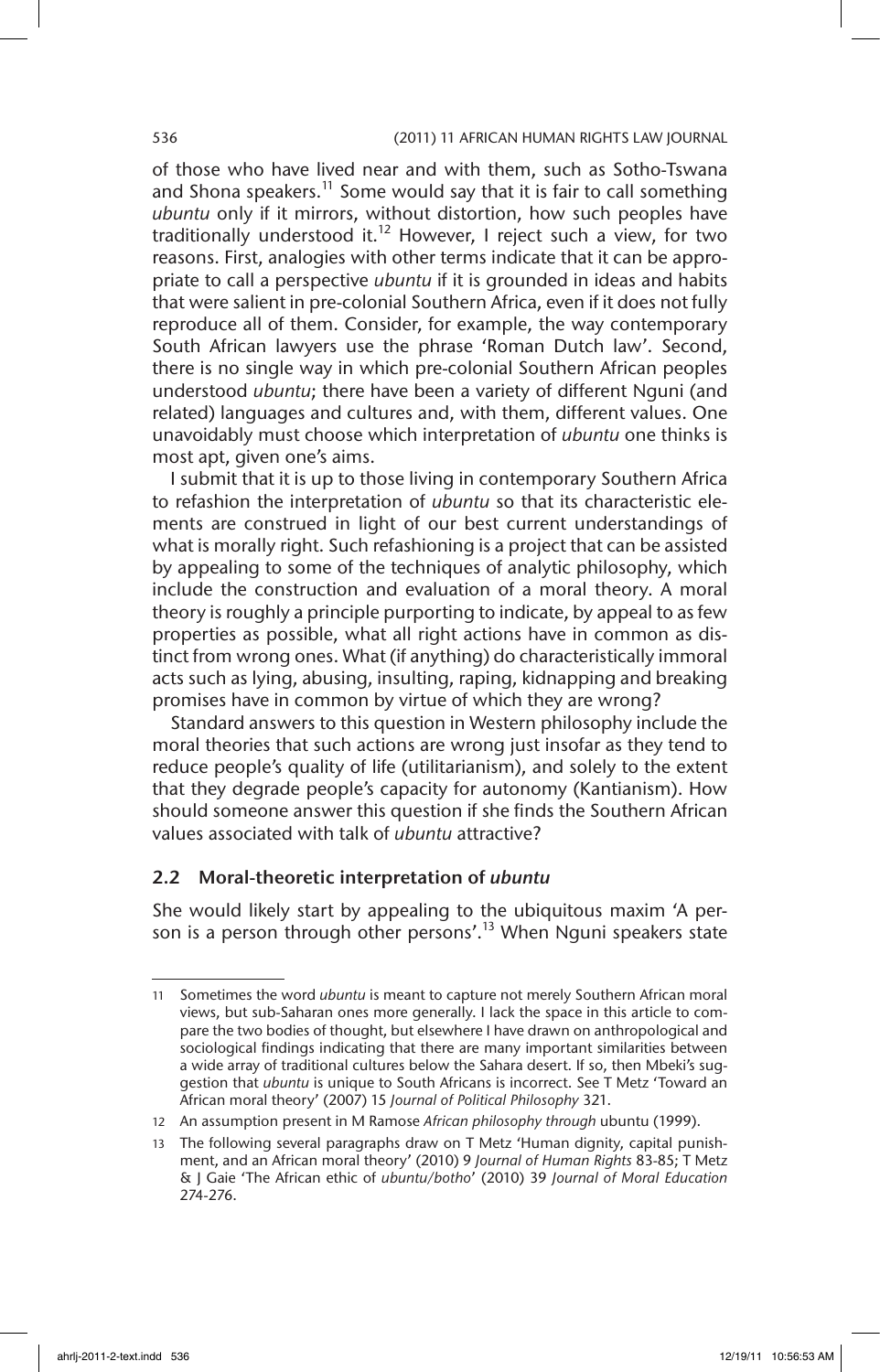'*Umuntu ngumuntu ngabantu*', and when Sotho-Tswana speakers say '*Motho ke motho ka batho babang*', they are not merely making an empirical claim that our survival or well-being are causally dependent on others, which is about all a plain reading in English would admit. They are rather in the first instance tersely capturing a normative account of what we ought to most value in life. Personhood, selfhood and humanness in characteristic Southern African language and thought are value-laden concepts. That is, one can be more or less of a person, self or human being, where the more one is, the better.<sup>14</sup> One's ultimate goal in life should be to become a (complete) person, a (true) self or a (genuine) human being.

So, the assertion that 'a person is a person' is a call to develop one's (moral) personhood, a prescription to acquire *ubuntu* or *botho*, to exhibit humanness. As Desmond Tutu remarks: 'When we want to give high praise to someone, we say *Yu u nobuntu*; Hey, so-and-so has *ubuntu*.'15 The claim that one can obtain *ubuntu* 'through other persons' means, to be more explicit, by way of communal relationships with others.<sup>16</sup> As Shutte, one of the first professional South African philosophers to publish a book on *ubuntu*, sums up the basics of the ethic:<sup>17</sup>

Our deepest moral obligation is to become more fully human. And this means entering more and more deeply into community with others. So although the goal is personal fulfilment, selfishness is excluded.

Just as 'an unjust law is no law at all' (Augustine), Southern Africans would say of a person who does not relate communally that 'he is not a person'. Indeed, those without much *ubuntu*, roughly, those who exhibit discordant or indifferent behaviour with regard to others, are often labelled 'animals'.18

One way that I have sought to contribute to *ubuntu* scholarship is by being fairly precise, not only about what communal relationships and related concepts such as harmony essentially involve, but also

<sup>14</sup> As is made particularly clear in Ramose (n 12 above) 51-52. For similar ideas ascribed to sub-Saharan thought generally, see K Wiredu 'The African concept of personhood' in HE Flack & EE Pellegrino (eds) *African-American perspectives on biomedical ethics* (1992) 104; I Menkiti 'On the normative conception of a person' in K Wiredu (ed) *A companion to African philosophy* (2004) 324.

<sup>15</sup> D Tutu *No future without forgiveness* (1999) 31.

<sup>16</sup> For representative statements from those in Southern Africa, see S Biko 'Some African cultural concepts' in S Biko *I write what I like. Selected writings by Steve Biko*  (1971/2004) 46; Tutu (n 15 above) 35; N Mkhize '*Ubuntu* and harmony' in R Nicolson (ed) *Persons in community* (2008) 38-41.

<sup>17</sup> A Shutte *Ubuntu: An ethic for the new South Africa* (2001) 30.

<sup>18</sup> C Pearce '*Tsika*, *Hunhu* and the moral education of primary school children' (1990) 17 *Zambezia* 147; MJ Bhengu *Ubuntu: The essence of democracy* (1996) 27; M Letseka 'African philosophy and educational discourse' in P Higgs *et al* (eds) *African voices in education* (2000) 186.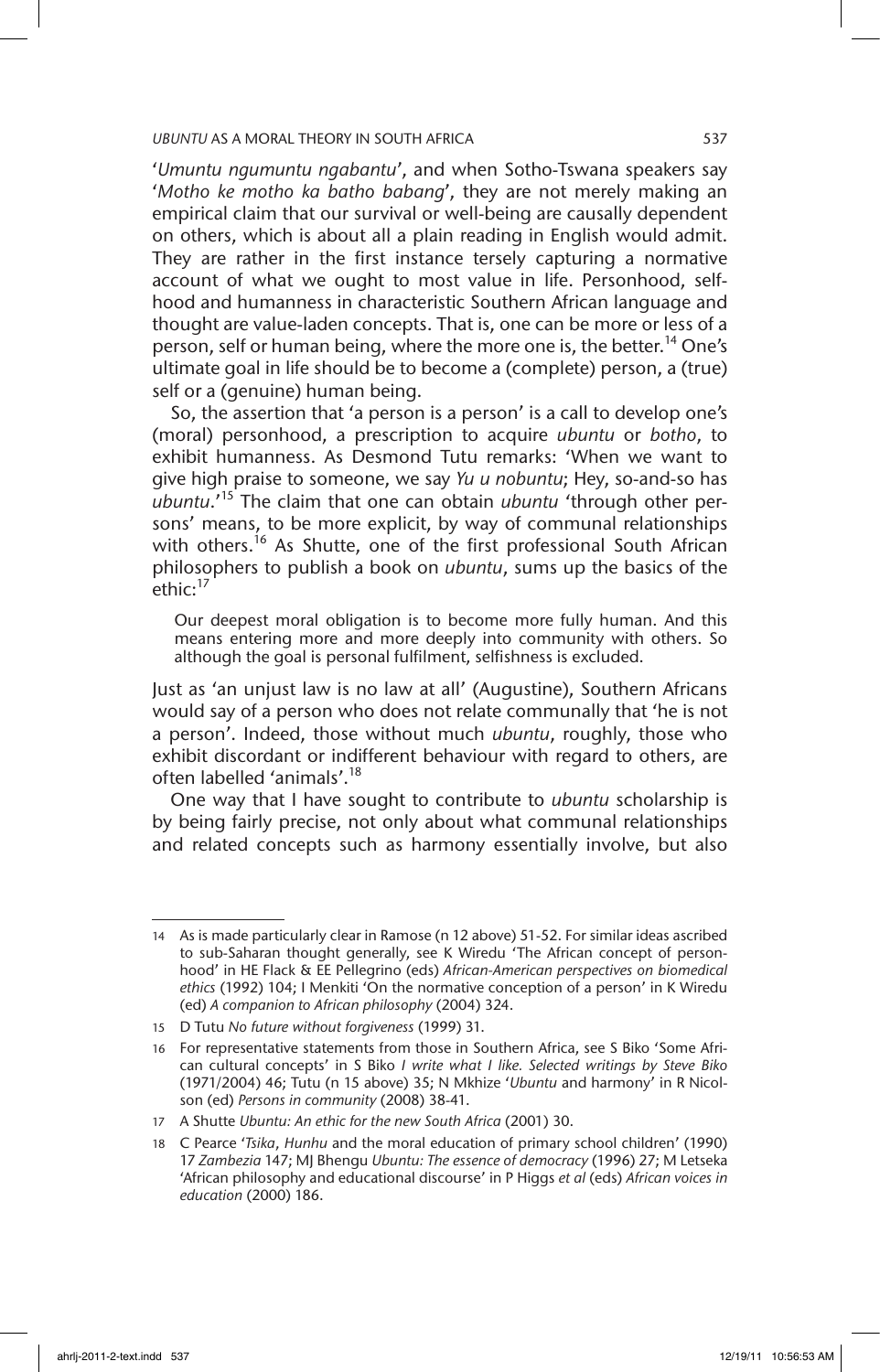about how they figure into performing morally-right actions.<sup>19</sup> To seek out community with others is not best understood as equivalent to doing whatever a majority of people in society want or conforming to the norms of one's group. Instead, African moral ideas are both more attractively and more accurately interpreted as conceiving of communal relationships as an objectively-desirable kind of interaction that should instead guide what majorities want and which norms become dominant.

More specifically, there are two recurrent themes in typical African discussion of the nature of community as an ideal, what I call 'identity' and 'solidarity'. To identify with each other is largely for people to think of themselves as members of the same group, that is, to conceive of themselves as a 'we', for them to take pride or feel shame in the group's activities, as well as for them to engage in joint projects, co-ordinating their behaviour to realise shared ends. For people to fail to identify with each other could go beyond mere alienation and involve outright division between them, that is, people not only thinking of themselves as an 'I' in opposition to a 'you', but also aiming to undermine one another's ends.

To exhibit solidarity is for people to engage in mutual aid, to act in ways that are reasonably expected to benefit each other. Solidarity is also a matter of people's attitudes such as emotions and motives being positively oriented toward others, say, by sympathising with them and helping them for their sake. For people to fail to exhibit solidarity would be for them either to be uninterested in each other's flourishing or, worse, to exhibit ill-will in the form of hostility and cruelty.

Identity and solidarity are conceptually separable, meaning that one could in principle exhibit one sort of relationship without the other. For instance, workers and management in a capitalist firm probably identify with one another, but insofar as typical workers neither labour for the sake of managers nor are sympathetic toward them, solidarity between them is lacking. Conversely, one could exhibit solidarity without identity, say, by helping someone anonymously.

While identity and solidarity are logically distinct, characteristic African thought includes the view that, morally, they ought to be realised together. That is, communal relationship with others, of the sort that confers *ubuntu* on one, is well construed as the combination of identity and solidarity. One will find implicit reference to both facets of community in the following statements by Southern African adherents to *ubuntu*: 20 'Harmony is achieved through close and sympathetic

<sup>19</sup> Metz (nn 11 & 13 above).

<sup>20</sup> For similar expressions from Africans far north of the Limpopo, see S Gbadegesin *African philosophy* (1991) 65; K Gyekye *Beyond cultures* (2004) 16; P Iroegbu 'Beginning, purpose and end of life' in P Iroegbu & A Echekwube (eds) *Kpim of morality ethics: General, special and professional* (2005) 442.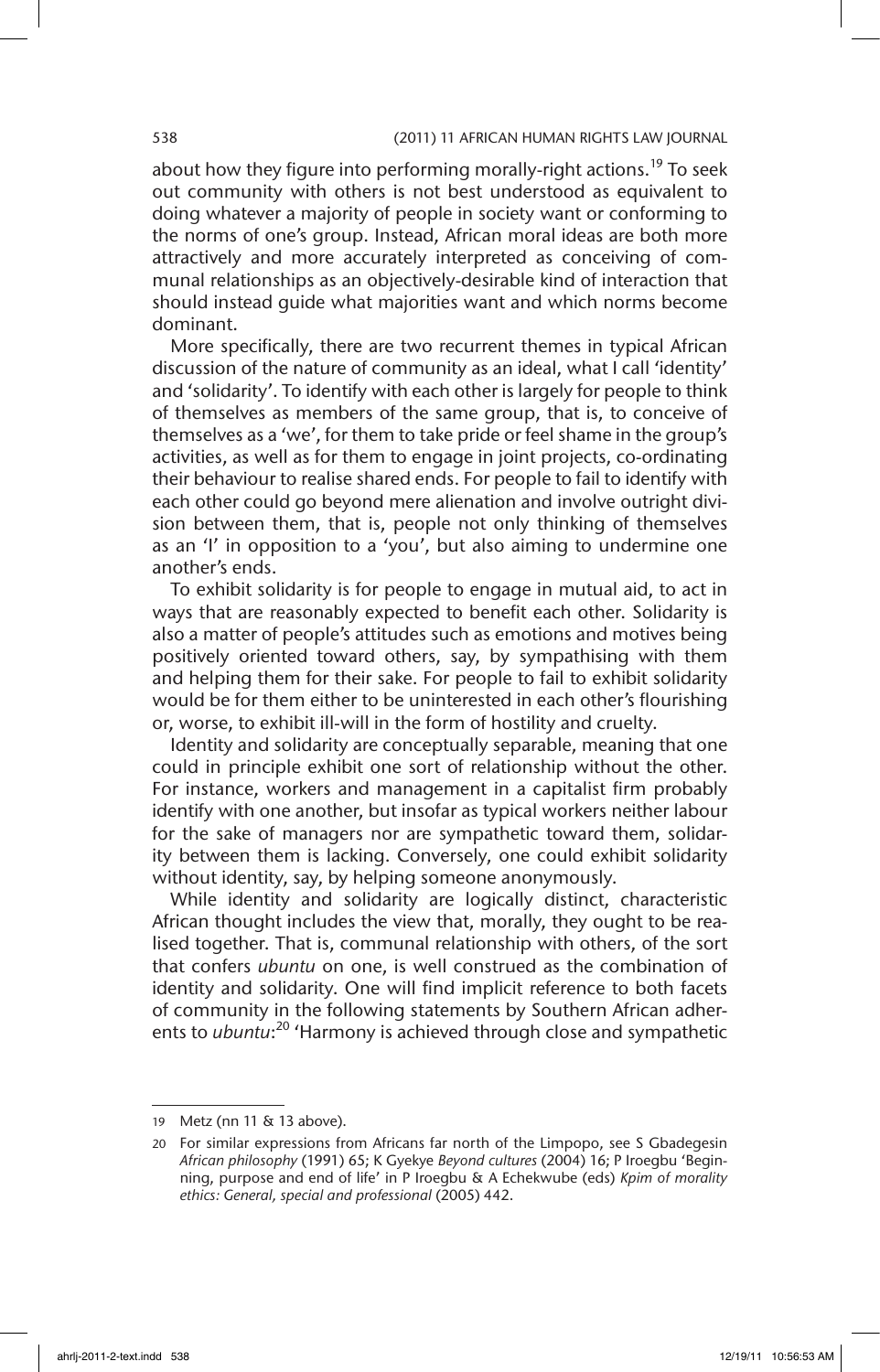social relations within the group;'21 '[*U*]*buntu* advocates … express commitment to the good of the community in which their identities were formed, and a need to experience their lives as bound up in that of their community;<sup>22</sup> 'Individuals consider themselves integral parts of the whole community. A person is socialised to think of himself, or herself, as inextricably bound to others … *Ubuntu* ethics can be termed anti-egoistic as it discourages people from seeking their own good without regard for, or to the detriment of, others and the community. *Ubuntu* promotes the spirit that one should live for others.'23

To begin to see the philosophical appeal of grounding ethics on such a conception of community, consider that identifying with others can be cashed out in terms of sharing a way of life and that exhibiting solidarity toward others is naturally understood in terms of caring about their quality of life. And the union of sharing a way of life and caring about others' quality of life is basically what English speakers mean by a broad sense of 'friendship' (or even 'love'). Hence, one major strand of Southern African culture places friendly (or loving) relationships at the heart of morality, as others have tersely summarised *ubuntu* on occasion. For instance, speaking of African perspectives on ethics, Tutu remarks:<sup>24</sup>

Harmony, friendliness, community are great goods. Social harmony is for us the *summum bonum –* the greatest good. Anything that subverts or undermines this sought-after good is to be avoided like the plague.

Kasenene similarly says that 'in African societies, immorality is the word or deed which undermines fellowship'.<sup>25</sup>

Tutu and Kasenene indicate that one must, above all, avoid unfriendliness or acting in ways that would threaten communal ties. However, a fuller statement of how to orient oneself toward friendly relationships is needed, for example, in light of the question of what to do when being unfriendly in a certain respect is expected to have the long-term effect of promoting a greater friendliness.

My suggestion about how to orient oneself toward friendly or communal relationships, in order to act rightly and exhibit *ubuntu*, is that one ought to *prize* or *honour* such relationships. Such a relation to them contrasts in the first instance with promoting them as much as possible wherever one can.<sup>26</sup> The latter prescription, simply to maximally produce communal relationships (of identity and solidarity) and reduce

<sup>21</sup> Mokgoro (n 2 above) 3.

<sup>22</sup> Nkondo (n 3 above) 91.

<sup>23</sup> M Munyaka & M Motlhabi '*Ubuntu* and its socio-moral significance' in FM Murove (ed) *African ethics: An anthology of comparative and applied ethics* (2009) 69 71-72.

<sup>24</sup> Tutu (n 15 above) 35.

<sup>25</sup> P Kasenene *Religious ethics in Africa* (1998) 21.

<sup>26</sup> For an analysis of these two different ways of responding to value, see P Pettit 'Consequentialism and respect for persons' (1989) 100 *Ethics* 116; D McNaughton & P Rawling 'Honouring and promoting values' (1992) 102 *Ethics* 835.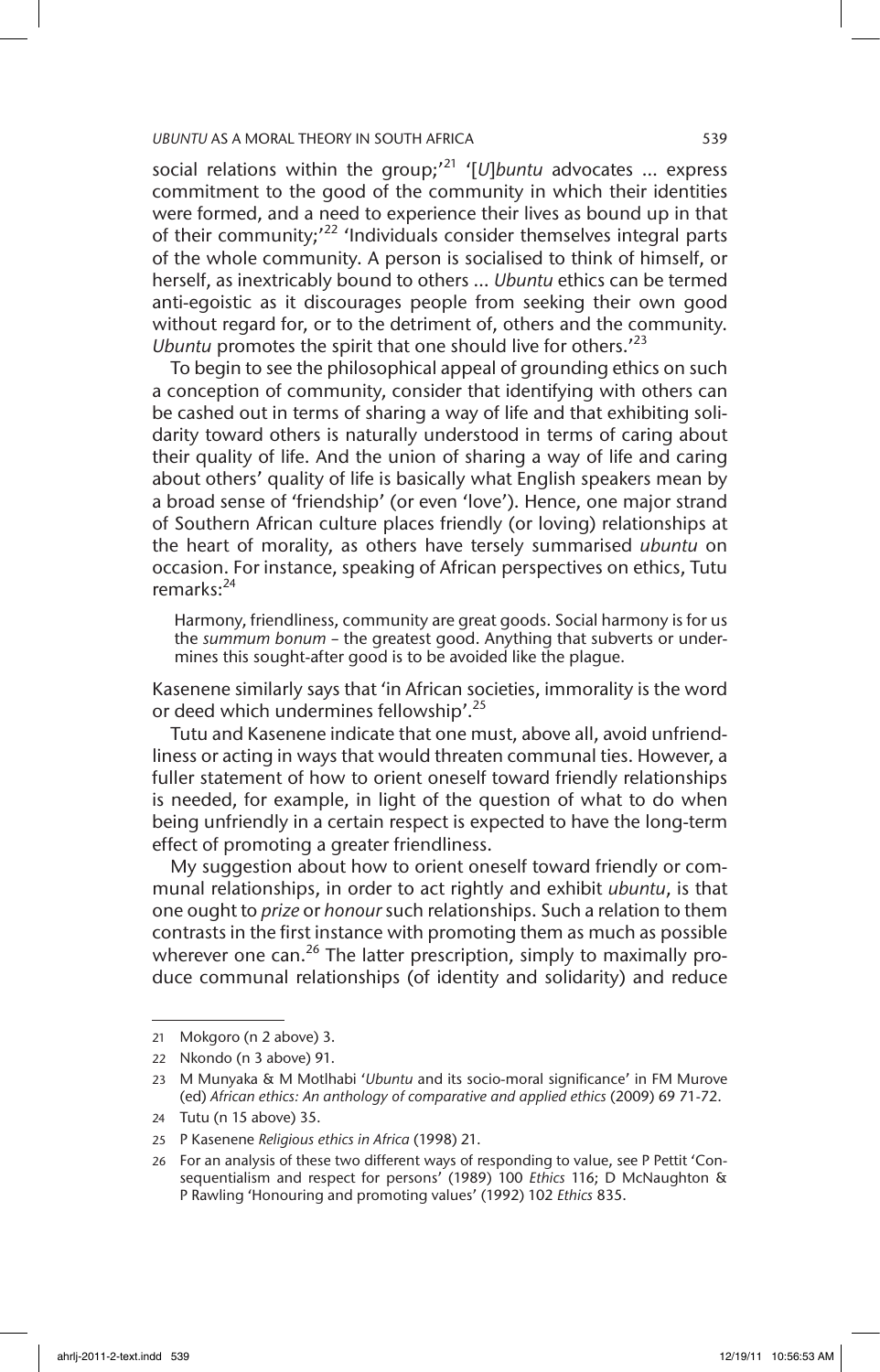#### 540 (2011) 11 AFRICAN HUMAN RIGHTS LAW JOURNAL

anti-social ones (of division and ill-will) would permit intuitively impermissible behaviour. To adopt an example familiar to a philosophical audience, an instruction to promote as many communal relationships as one can in the long run would permit a doctor to kill an innocent, relatively healthy individual and distribute her harvested organs to three others who would otherwise die without them, supposing there would indeed be more of such relationships realised in the long term. A moral theory that focuses *exclusively* on promoting good outcomes however one can (which is 'teleological') has notorious difficulty in accounting for an individual right to life, among other human rights.

I therefore set it aside in favour of an ethical approach according to which certain ways of treating individuals are considered wrong at least to *some* degree 'in themselves', apart from the results. Honouring communal relationships would involve, roughly, being as friendly as one can oneself and doing what one can to foster friendliness in others without one using a very unfriendly means.<sup>27</sup> This kind of approach, which implies that certain ways of bringing about good outcomes are impermissible (and is 'deontological'), most promises to ground human rights.

To sum up, the maxim 'A person is a person through other persons', which is fairly opaque (at least to English speakers), admits of the following, more revealing interpretations: 'One becomes a moral person insofar as one honours communal relationships', or 'A human being lives a genuinely human way of life to the extent that she prizes identity and solidarity with other human beings', or 'An individual realises her true self by respecting the value of friendship'. According to this moral theory, grounded in a salient Southern African valuation of community, actions are wrong not merely insofar as they harm people (utilitarianism) or degrade an individual's autonomy (Kantianism), but rather just to the extent that they are *unfriendly* or, more carefully, fail to respect friendship or the capacity for it. Actions such as deception, coercion and exploitation fail to honour communal relationships in that the actor is distancing himself from the person acted upon, instead of enjoying a sense of togetherness; the actor is subordinating the other, as opposed to co-ordinating behaviour with her; the actor is failing to act for the good of the other, but rather for his own or someone else's interest; or the actor lacks positive attitudes toward the other's good, and is instead unconcerned or malevolent.

From the analysis so far, it should be clear that the moral-theoretic interpretation of *ubuntu* is much more precise than other, more typical renditions of it. In the rest of this article, I aim to demonstrate how this *ubuntu*-based moral theory plausibly accounts for the human rights characteristic of the South African Constitution and can enable us to

<sup>27</sup> I refine this approximate principle below.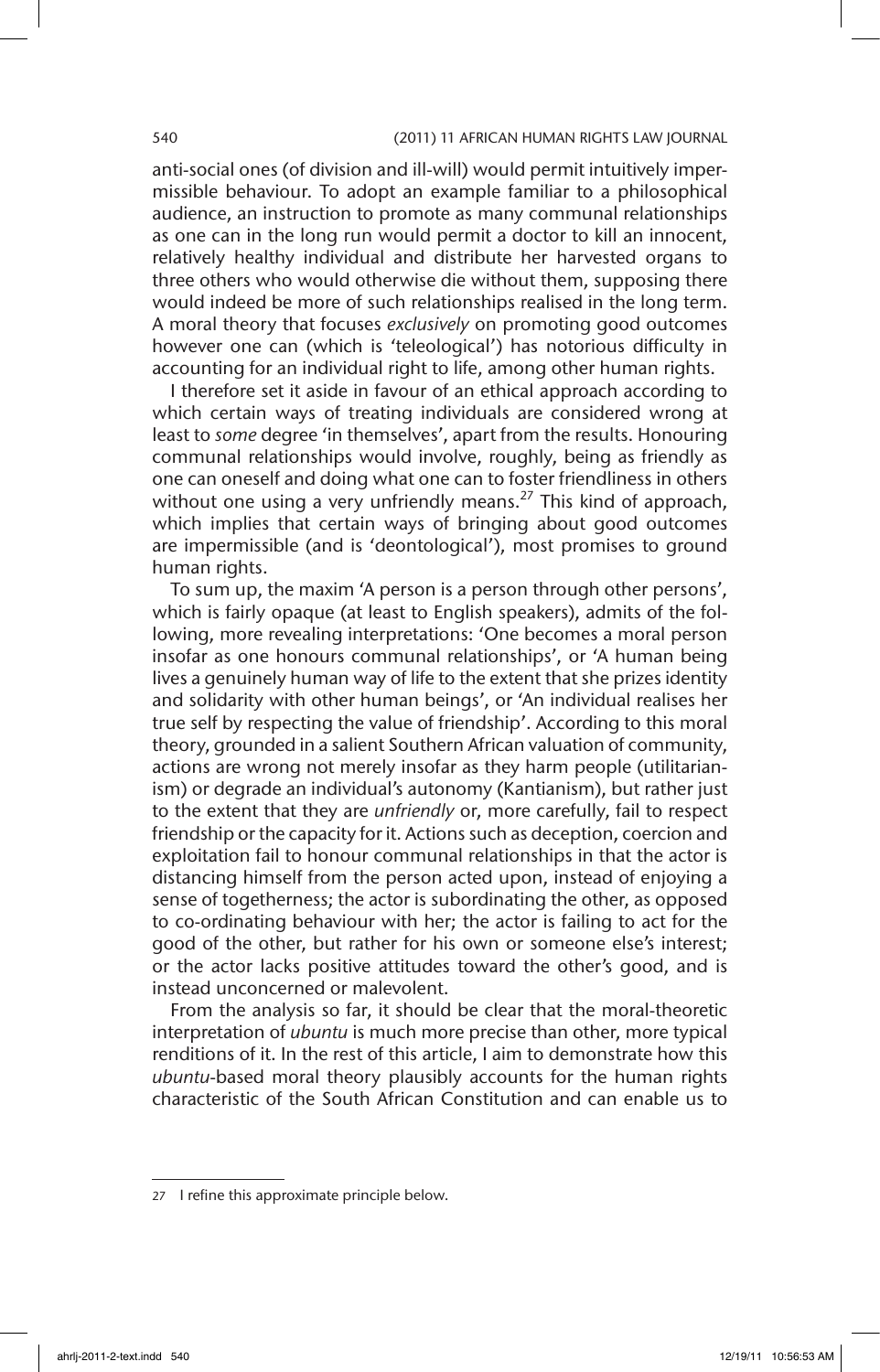address contemporary controversies about justice in South Africa and elsewhere.

Before applying the theory, though, I remind the reader not to conflate it (a philosophical account of what all right actions have in common) with an anthropological description of the world views of any particular sub-Saharan peoples. I am providing one, theoretically attractive way to interpret ideas commonly associated with *ubuntu*; I am neither suggesting that it is the only way to do so, nor trying to spell out a principle that anyone has actually held prior to now. I do, however, believe that the suggested interpretation of *ubuntu* is a promising way to unify into the form of a theory a wide array of beliefs and practices that have been recurrent for a long span of time and a large number of peoples south of the Sahara.<sup>28</sup>

## 3 *Ubuntu* as a moral theory and human dignity

In order to explain how *ubuntu* as a moral theory can account for much of the Bill of Rights, I make the presumption that human rights are grounded upon human dignity. In this section, I first motivate this assumption, and then articulate a new conception of human dignity grounded in *ubuntu* as a moral theory, which I will use in the rest of the article to explain and unify human rights.

### 3.1 Human rights and human dignity

One has a human right to something, by definition, insofar as all agents have a stringent duty to treat one<sup>29</sup> in a certain way that obtains because of some quality one shares with (nearly) all other human beings and that must be fulfilled, even if not doing so would result in marginal gains in intrinsic value or in somewhat fewer violations of this same duty in the long run. So construed, a human right is a moral right against others, that is, a natural duty that ought to be taken into account by morally responsible decision makers, regardless of whether they recognise that they ought to. I am therefore not interested in norms that are *inherently* either customarily acknowledged or legally enforced (even though I do use the second chapter of the South African Constitution to illustrate characteristic human rights).

There are utilitarians who claim that human rights are basically rules of thumb designed to maximise the general welfare, but I, with the majority of contemporary moral theorists, presume that such a view has been shown to be implausible,<sup>30</sup> in part because of examples such

<sup>28</sup> Which I have argued in Metz (n 11 above).

<sup>29</sup> I do not address group rights in this article, deeming 'human rights' to pick out the entitlements of individuals.

<sup>30</sup> See, eg, R Nozick *Anarchy, state, and utopia* (1974) 28-34.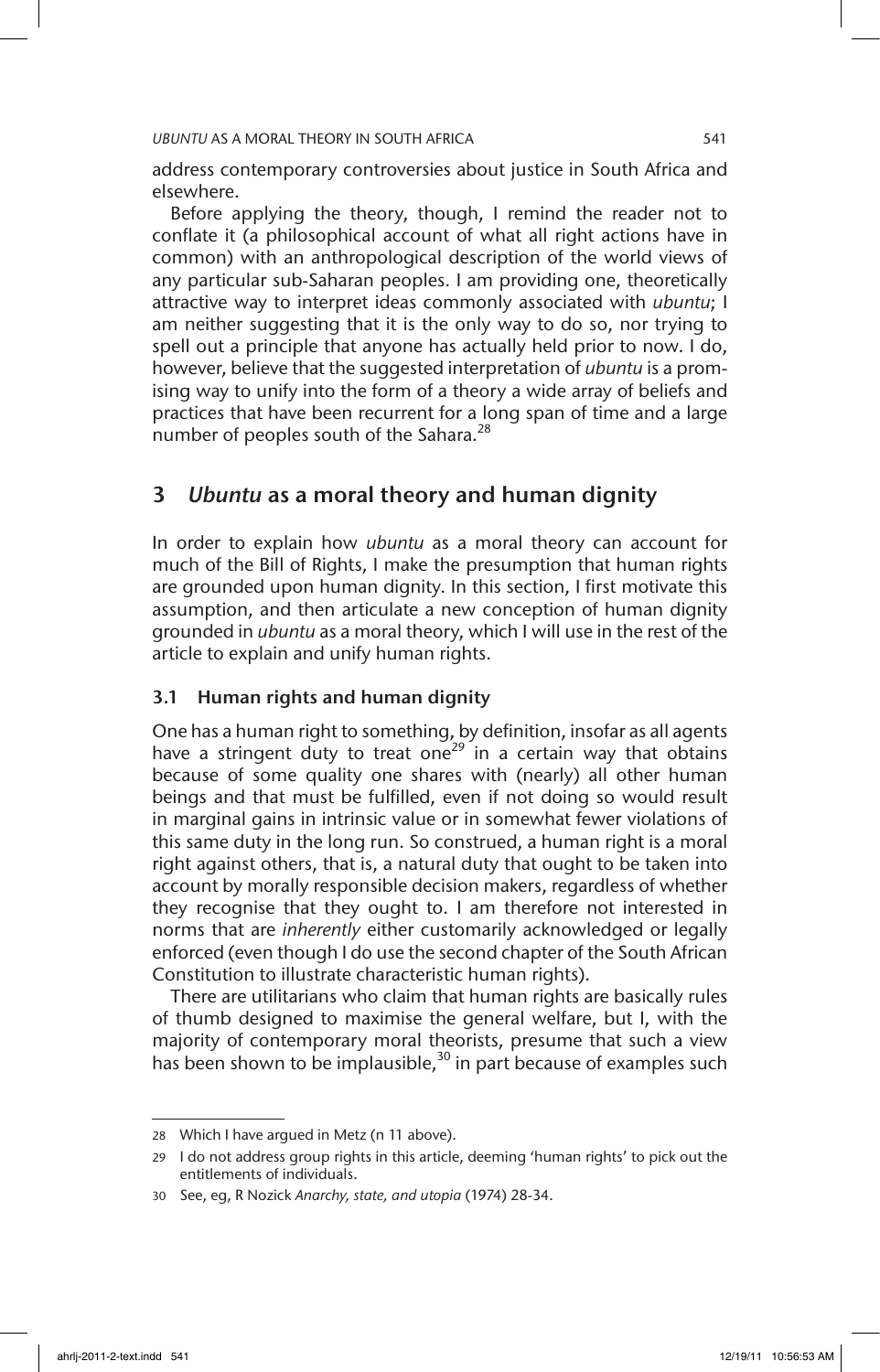as the organs case above. Instead, I assume that to observe human rights is to treat an individual as having a dignity, roughly, as exhibiting a superlative non-instrumental value. Alternatively, a human rights violation is a failure to honour people's special nature, often by treating them merely as a means to some ideology such as racial or religious purity or to some prudentially selfish end.

Using this framework, one would distinguish the violation of a right from a justifiable limitation thereof, roughly in terms of the reason for which the right has not been observed. It would degrade human dignity, and hence violate a right, to lock up an innocent person in a room in order to obtain a ransom, but it might not degrade human dignity, and hence might justifiably limit a right, to lock an innocent person in a room in order to protect others from a virulent disease he is carrying. Kidnapping and quarantining can involve the same actions, but since the purposes for which the actions are done differ, there is a difference with regard to whether dignity is disrespected and a right is violated, on the one hand, or whether dignity is respected and a right is justifiably limited, on the other.

This theoretical framework, in which human dignity is the foundational value of human rights, has become the dominant view among moral philosophers, jurisprudential scholars, United Nations theorists, and the German and South African Constitutional Courts.<sup>31</sup> However, they have tended to apply this general perspective in a particular way, namely, by cashing out the content of dignity in terms of *autonomy*. The dominant theme has been that human rights are ultimately ways of treating our intrinsically valuable capacity for self-governance with respect. $32$  Enslaving others in order to benefit oneself, discriminating for the purpose of purifying the race, torturing in order to deter political challenges and the like seem to be well conceived, on the face of it, as degradations of individuals' ability to govern themselves, to make free and informed decisions regarding the fundamental aspects of their lives.

I lack the space here to argue against, or even to explore, this powerful and influential model, initially articulated with most care by the German enlightenment philosopher, Immanuel Kant.<sup>33</sup> Instead, I mention the Kantian theory in order to motivate the idea that what probably

<sup>31</sup> For a discussion of the role of dignity in South African jurisprudence, see S Woolman 'Dignity' in S Woolman (ed) *Constitutional law of South Africa* (2002) 36; A Chaskalson 'Dignity and justice for all' (2009) 24 *Maryland Journal of International Law* 24; L Ackermann *Human dignity: Lodestar for equality in South Africa* (unpublished manuscript).

<sup>32</sup> For a discussion in the South African context, see D Jordaan 'Autonomy as an element of human dignity in South African case law' (2008) 8 *The Journal of Philosophy, Science and Law*http://www6.miami.edu/ethics/jpsl/archives/all/Autonomy-humandignity.html (accessed 31 October 2011); Woolman (n 31 above).

<sup>33</sup> I Kant *Groundwork of the metaphysics of morals* (1785), I Kant *Metaphysics of morals*  (1797).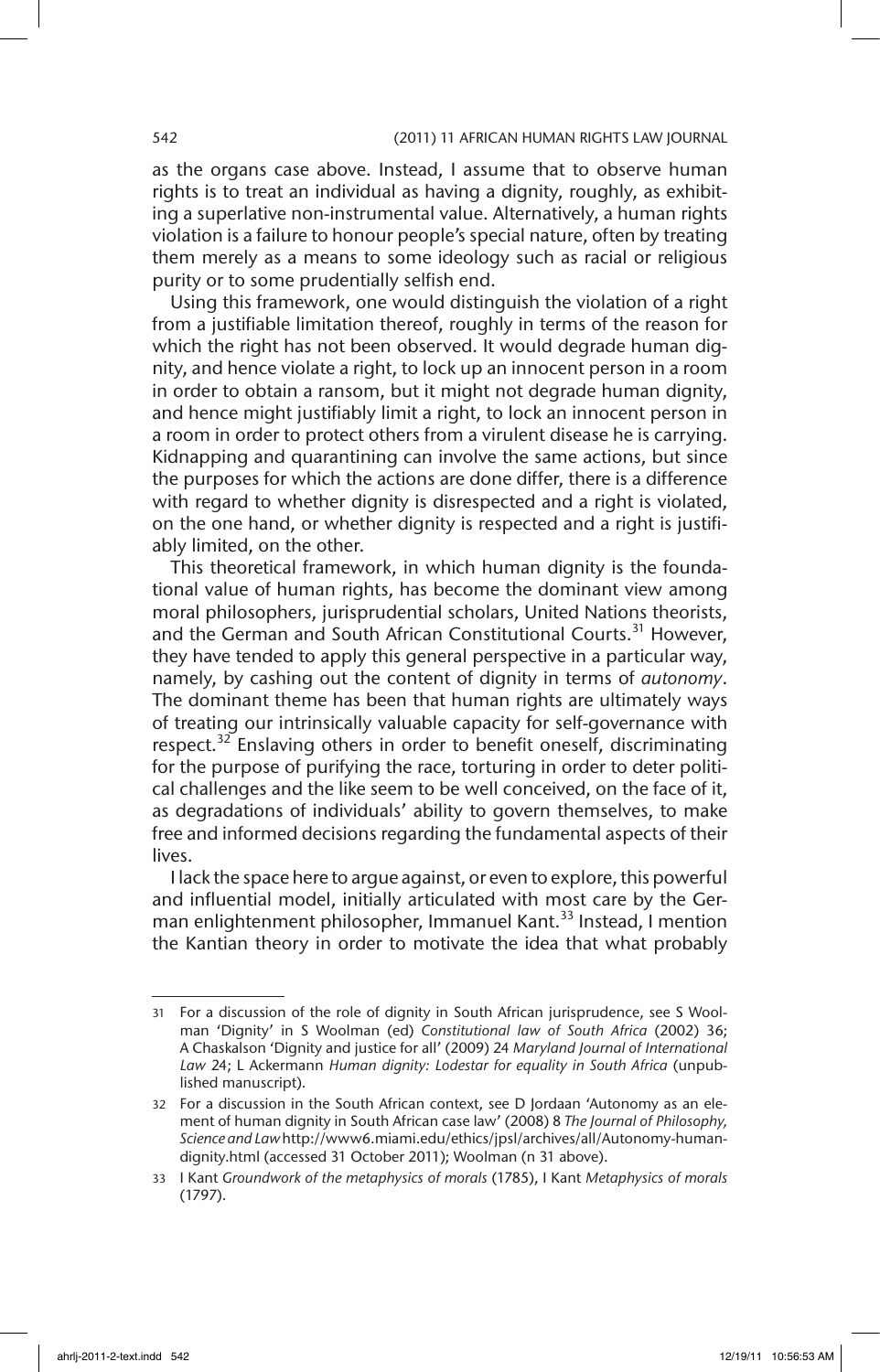theoretically unifies the myriad human rights that intuitively exist is an intrinsic worth of the human person that admits of no equivalent among other beings on the planet. My present task is to articulate a Southern African view that can plausibly rival the Kantian conception by virtue of which we have a dignity and hence are bearers of human rights.

## 3.2 Human dignity in existent Southern African thought

Writings by those sympathetic to Southern African world views include two salient conceptions of human dignity, but, as they stand, neither is particularly useful for the aim of accounting for human rights. One view of dignity analyses it in terms of something variable among human beings that is a function of their degree of *ubuntu*. The idea is that the more one lives a genuinely human – and hence communal – way of life, the more one has a dignified existence. Traditionally speaking, it would be elders, and especially ancestors, who have the greatest dignity, so conceived. This view might be what Botman has in mind when he says that '[t]he dignity of human beings emanates from the network of relationships, from being in community; in an African view, it cannot be reduced to a unique, competitive and free personal ego'.<sup>34</sup>

Such a variant conception of dignity obviously cannot ground human rights, which are uncontroversially deemed to be equal among persons. If a merely decent person, let alone a scoundrel, has a right to life to no less a degree than a Nelson Mandela or Mother Teresa (at least in their stereotypical construals), then we need a conception of dignity that does not vary according to degrees of moral merit. Another way to see the problem is this: A non-violent person who has been put into solitary confinement and hence lacks communal relationships with others nonetheless retains dignity, indeed a dignity that is degraded by virtue of the solitary confinement. If dignity were a function of actually being in community, however, then this individual would counterintuitively lack a dignity.

Now, one does find an invariant conception of dignity among Southern African thinkers, according to which what makes us deserving of equal respect is the fact of human life as such.<sup>35</sup> The traditional thought is that every human being has a spiritual self or invisible 'life force' that has been bestowed by God, that can outlive the death of her body, and that makes her more special than anything else in the mineral, veg-

<sup>34</sup> HR Botman 'The OIKOS in a global economic era' in JR Cochrane & B Klein (eds) *Sameness and difference: Problems and potentials in South African civil society* (2000) http://www.crvp.org/book/Series02/II-6/chapter\_x.htm (accessed 31 October 2011).

<sup>35</sup> See, eg, Justice Mokgoro's remarks in the South African Constitutional Court case *State v Makwanyane & Mchunu* (1995) ZACC 3; 1995 6 BCLR 665; 1995 3 SA 391 paras 309-311; Ramose (n 12 above) 138-145; MJ Bhengu *Ubuntu: Global philosophy for humankind* (2006) 29-87.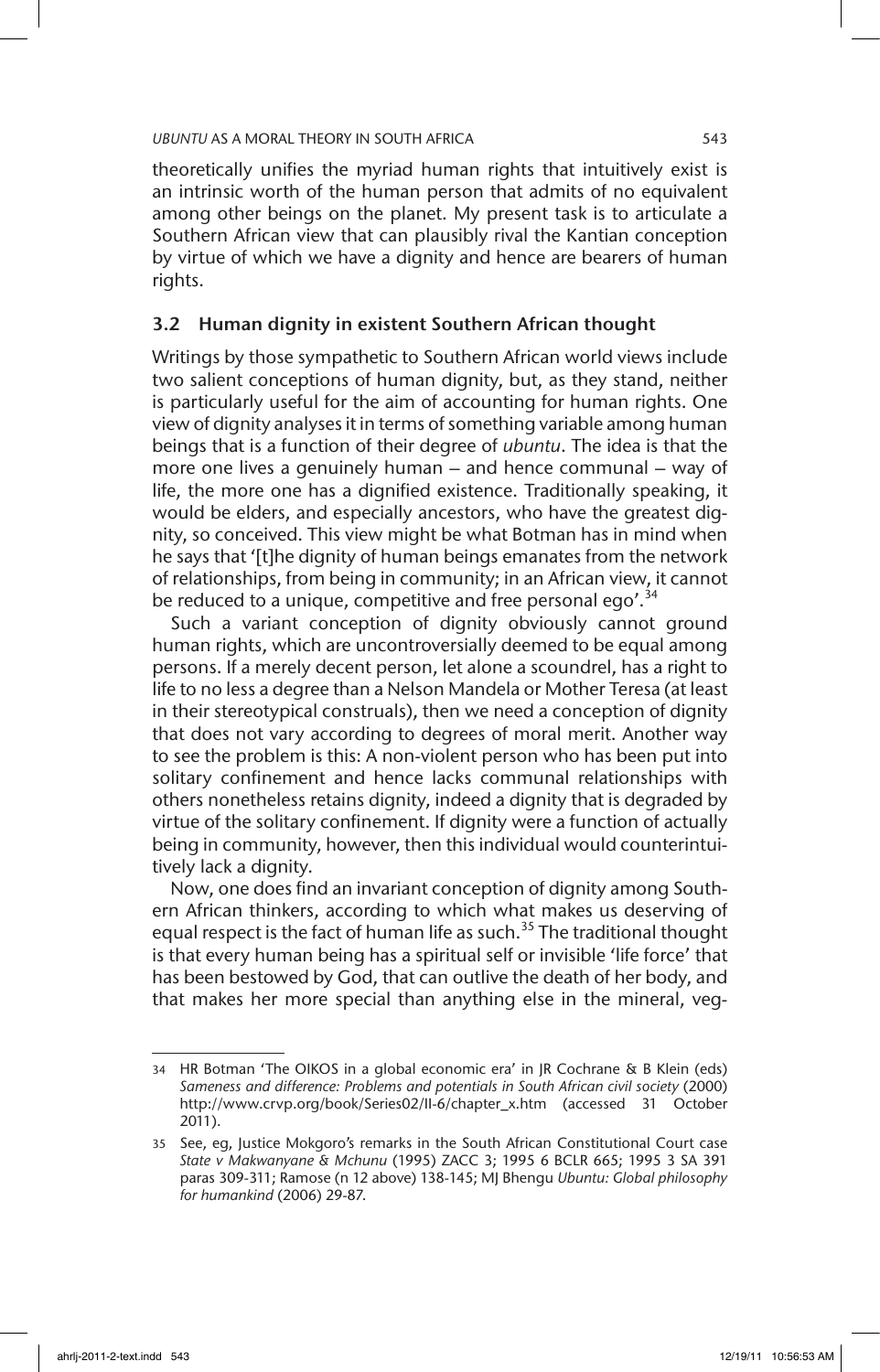etable or animal kingdoms. Such a view would obviously underwrite an equal right to life, and also probably rights to integrity of the human organism that carries the 'soul'.

However, for several reasons I do not find this conception of human dignity attractive. First, grounding dignity in human life *qua* spiritual does a poor job of accounting for human rights that do not concern 'life and death matters', for example, to democratic participation in government or to freedom of movement.<sup>36</sup> Second, a more secular understanding of human dignity is more apt for modern, and often multicultural, societies than is a highly contested, particular form of supernaturalism. Third, I seek an interpretation of human dignity that coheres particularly well with the moral theory articulated above, which makes no fundamental reference to God, a soul or similarly supra-physical beings or forces.

### 3.3 A more promising conception of dignity

In any event, I draw upon alternative resources in Southern African moral thought to construct a conception of human dignity that entails and plausibly explains human rights. Here is my suggestion: One is to develop one's humanness by communing with those who have a dignity in virtue of their capacity for communing. That is, individuals have a dignity insofar as they have a communal nature, that is, the inherent capacity to exhibit identity and solidarity with others. According to this perspective, what makes a human being worth more than other beings on the planet is roughly that she has the essential *ability* to love others in ways these beings cannot. If you had to choose between running over a cat or a fellow person, you should run over the cat, intuitively because the person is worth more. While the Kantian theory is the view that persons have a superlative worth because they have the capacity for autonomy, the present, *ubuntu*-inspired account is that they do because they have the capacity to relate to others in a communal way.

Note that some people will have *used* their capacity for communal relationship to a greater degree than others. However, it is not the exercise of the capacity that matters for dignity, but rather the capacity itself. Even those who have misused their capacity for community, by acting immorally, retain the capacity to act otherwise and hence have not thereby lost their dignity.

Now, some people do have a *greater ability* to enter into community with others, but the present conception of dignity is that supposing one has the ability above a certain threshold, one has a dignity that is the equal of anyone else who also meets it. $37$  Whenever one encounters an individual with the requisite degree of the capacity for sharing

<sup>36</sup> I argue the point in T Metz 'African conceptions of human dignity: Vitality and community as the ground of human rights' (2011) 13 *Human Rights Review* 1.

<sup>37</sup> See J Rawls *A theory of justice* (1971) 505-506.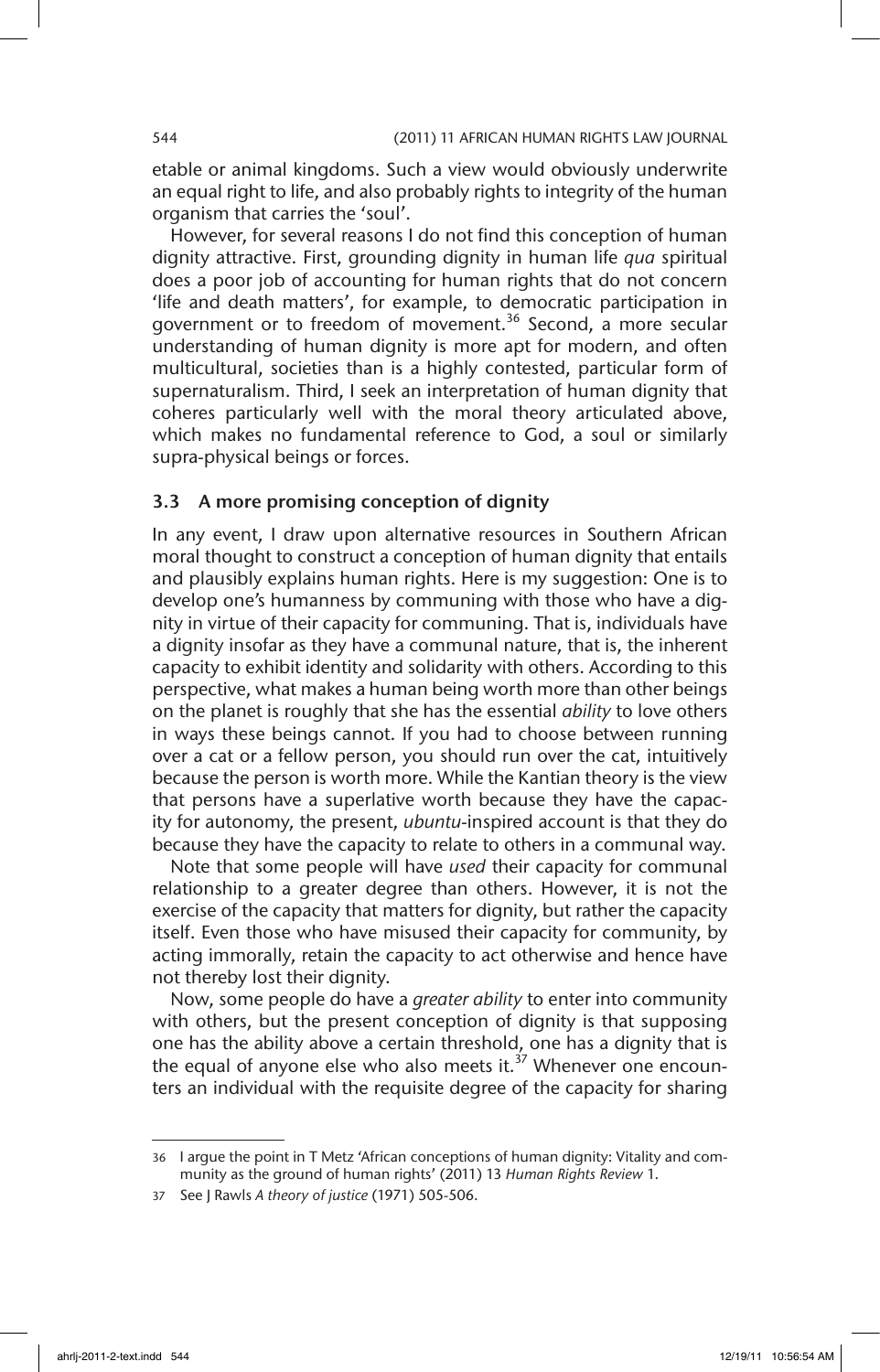a way of life and caring for others' quality of life, one must treat that capacity of hers with equal respect.

Although the differential use of the capacity for communal relationships, and even a differential degree of the capacity itself, are compatible with equal dignity and equal respect, there is a very small percentage of human beings who utterly lack this capacity, and hence lack a dignity by the present account. Here, one should keep in mind that literally every non-arbitrary and non-speciesist theory of what constitutes human dignity faces the problem that some human beings lack the relevant property. Unless we have a dignity merely by virtue of our DNA, it will follow from any theory that anencephalic infants, for example, lack human dignity, meaning that the present view is no worse off than, say, the Kantian one. Furthermore, from the bare fact that there are probably some human beings that lack a dignity, it does not follow that one may treat them however one pleases; for they in all likelihood have a moral status for reasons other than dignity, that is, their capacity to feel pain (or, as I argue elsewhere, their ability to be an object of others' love, even in the absence of their ability to exhibit love themselves).<sup>38</sup>

## 4 An *ubuntu*-based conception of dignity as the basis of human rights

In this section I put the *ubuntu*-inspired account of dignity from the previous section to work, aiming to demonstrate the way that it naturally grounds salient human rights. I start by articulating a principle about how to respond to beings with such a dignity that purports to capture most human rights violations, and then I apply the principle to much of the Bill of Rights from the second chapter of South Africa's Constitution.

## 4.1 From human dignity to human rights

My proposal is that we understand human rights violations to be serious degradations of people's capacity for friendliness, understood as the ability to share a way of life and care for others' quality of life, where such degradation is often a matter of exhibiting *extraordinarily unfriendly behaviour* toward them. Human rights violations are ways of gravely disrespecting people's capacity for communal relationship, conceived as identity and solidarity, which disrespect principally takes the form of a significant degree of anti-social behaviour, for example, of

<sup>38</sup> For an *ubuntu*-based discussion of the moral standing of beings who in principle cannot exhibit identity and solidarity, see T Metz 'An African theory of moral status: A relational alternative to individualism and holism' (2011) 14 *Ethical Theory and Moral Practice* http://www.springerlink.com/content/j5g38kl117110628/fulltext. pdf (accessed 31 October 2011).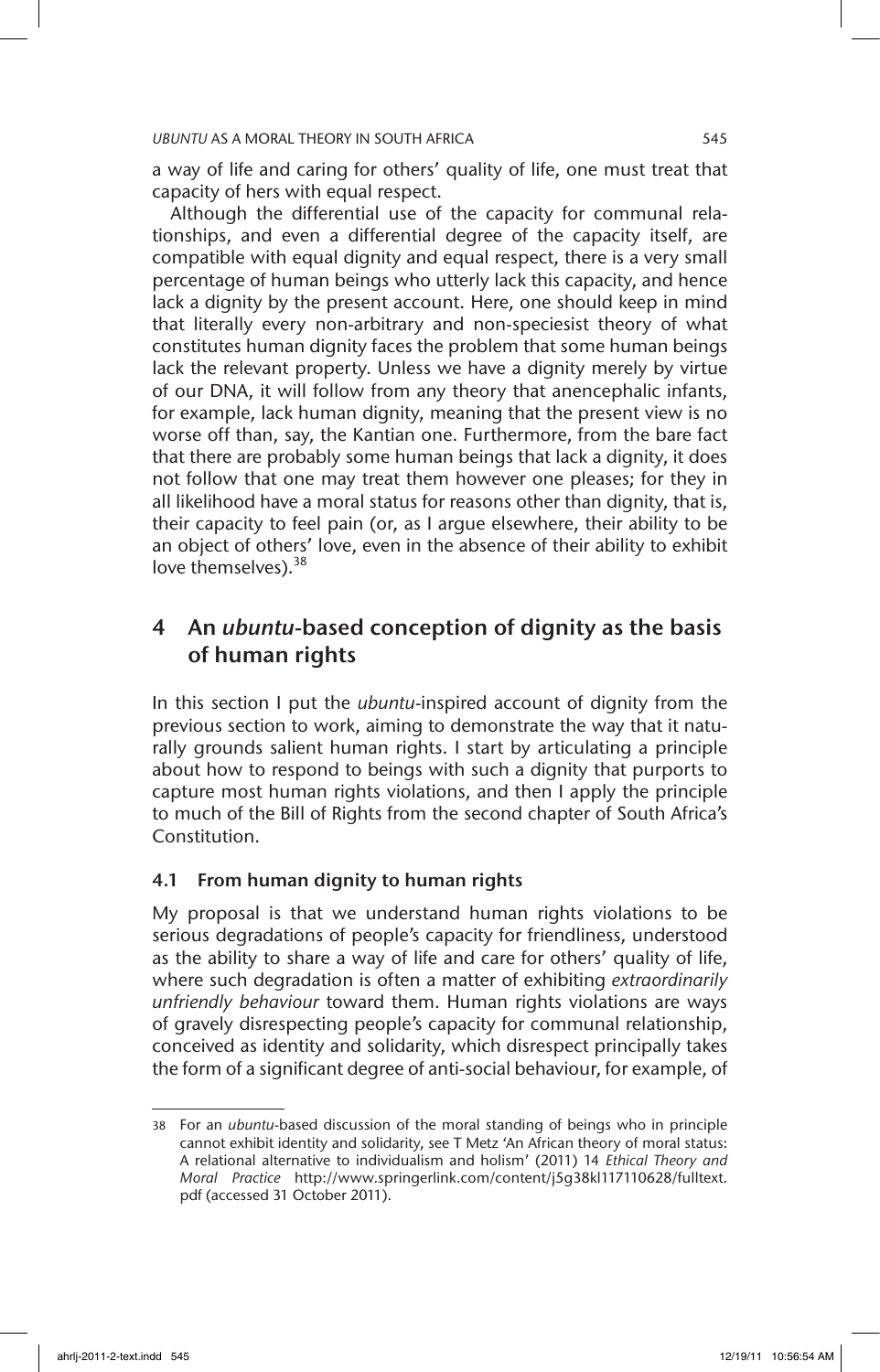division and ill-will. As I demonstrate below, many of the most important human rights, for instance not to be enslaved or tortured, are well understood as protections against enmity, against an agent treating others as separate and inferior, undermining their ends, seeking to make them worse off, and exhibiting negative attitudes toward them such as power seeking and *Schadenfreude*.

This explanation of the nature of a human rights violation is a promising start, but is incomplete; as it stands, it requires pacifism and forbids any form of unfriendly behaviour such as coercion. Yet, almost no believers in human rights are pacifists, instead maintaining that, in some situations, violence is justified, at least for the sake of preventing violence. Indeed, one of the most uncontroversial human rights that people have is a claim against their state to use force if necessary to protect them from attack on the part of domestic criminals or foreign invaders.

I therefore must find a way to account for the impermissibility of unfriendliness when there are intuitive human rights violations, and the permissibility of unfriendliness when there are not. In light of the reflections above about the difference between a kidnap and a quarantine, it is natural to suggest that the difference will importantly depend on the purpose served by the unfriendliness. Consider, then, this principle: It is degrading of a person's capacity for friendliness, and hence a violation of her human rights, to treat her in a substantially unfriendly way if one is not seeking to counteract a proportionate unfriendliness on her part, but it need not be degrading of a person's capacity for friendliness to treat her in a substantially unfriendly way, when one's doing so is necessary to prevent or correct for a comparable unfriendliness on her part. A kidnap is a human rights violation because the person kidnapped is innocent, namely, roughly, has not acted in an unfriendly way, but a quarantine need not be a human rights violation, if the person quarantined refuses of her own accord to isolate herself so as to avoid infecting others with an incurable, fatal, easily communicable disease.

In short, being unfriendly toward another is not necessarily to degrade her capacity for friendship, as respecting her capacity requires basing one's interaction with her on the way she has exercised it.<sup>39</sup> To respect those who have not been unfriendly requires treating them in a friendly way, while respecting those who have been unfriendly permits treating them in an unfriendly way, under conditions in which doing so is necessary to protect the victims of their comparable unfriendliness. If someone misuses her capacity for communal relationship, there is no disrespect of this capacity and human rights violation if divisiveness and ill-will is directed toward her as essential to counteract her own

<sup>39</sup> In order to justify coercion, a parallel principle is widely used by Kantians, who prize the capacity for freedom.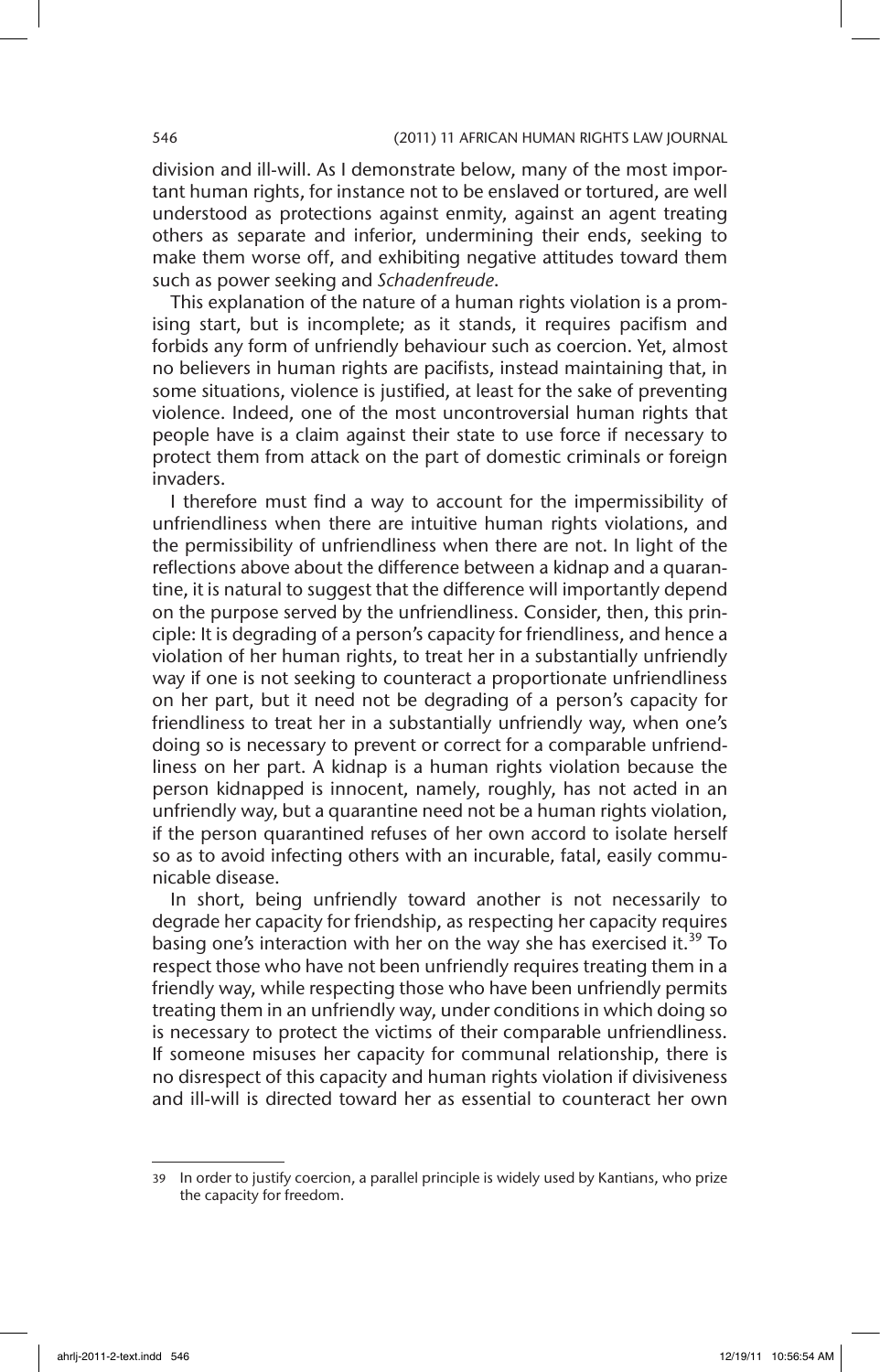divisiveness and ill-will. Hence, violence is justified when, and only when, necessary to protect innocent victims of unjustified violence.

Note that this rationale is not retributive in the sense of justifying the imposition of suffering merely because it is deserved or of treating aggressors as beyond the pale of human community. The principle implies that it would be unjust to treat someone who has been unfriendly in an unfriendly way, if doing were *not* necessary to protect her potential victims or to compensate her actual ones. The principle therefore permits punishment, deadly force and other forms of coercion as they intuitively can be justified, while also underwriting the prescription not to use it when harm can be prevented or alleviated without it. Hence, this principle can make theoretical sense of the tight associations often drawn between *ubuntu* and restorative justice,<sup>40</sup> on the one hand, *and* between *ubuntu* and self-defence,<sup>41</sup> on the other: Intentional harm may be inflicted on offenders only when necessary to protect their victims, which, in many cases, it is not.

Summing up, according to the moral-theoretic interpretation of *ubuntu*, one is required to develop one's humanness by honouring friendly relationships (of identity and solidarity) with others who have dignity by virtue of their inherent capacity to engage in such relationships, and human rights violations are serious degradations of this capacity, often taking the form of very unfriendly behaviour that is not a proportionate, counteractive response to another's unfriendliness. This *ubuntu*-inspired theory is sufficient to account for a wide array of human rights, as I now sketch in the context of South Africa's Bill of Rights. I obviously lack the space to apply it to every single right included there, and so refer to a few major clusters of them only. In addition, in striving to give the reader a bird's eye view of how one might try to unify human rights by appeal to the dignity of our communal nature (rather than our autonomy), I inevitably pass over many important subtleties; issues of justifiable limitation, progressive realisation, horizontal application and the like will have to wait for another, much lengthier treatment.

### 4.2 Human rights to liberties

The South African Constitution counts as 'liberal' at least insofar as it explicitly recognises individual rights to freedoms of religion, belief, press, artistic creativity, movement and residence.<sup>42</sup> The state and all

<sup>40</sup> Eg Tutu (n 15 above); D Louw 'The African concept of *ubuntu* and restorative justice' in D Sullivan & L Tifft (eds) *Handbook of restorative justice* (2006) 161; A Krog '"This thing called reconciliation …"; Forgiveness as part of an interconnectednesstowards-wholeness' (2008) 27 *South African Journal of Philosophy* 353.

<sup>41</sup> Ramose (n 12 above) 120: 'The authority of law rests in the first place upon its recognition of self-defence as an inalienable individual or collective right … This is the basis of *ubuntu* constitutional law.' See also Kasenene (n 25 above) 41.

<sup>42</sup> Secs 11-18 & 21-22 South African Constitution.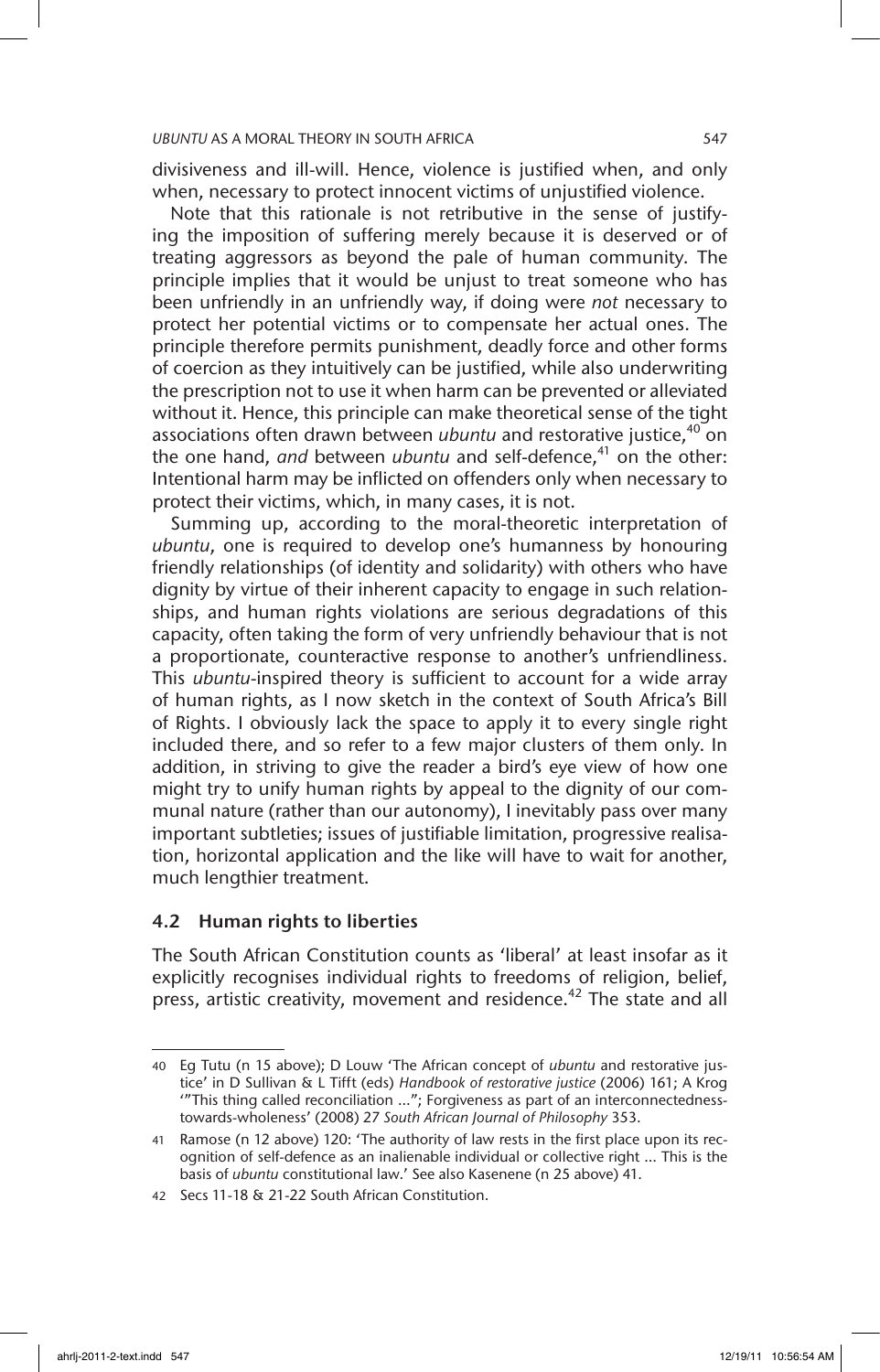other agents in society are forbidden from restricting what innocent people may do with their minds and bodies for the sake of any ideology or benefit; only some other, stronger right can outweigh these 'negative' rights to be free from interference.

Respect for the dignity of persons as individuals with the capacity for friendly relationships *qua* identity and solidarity accounts naturally for rights to liberty. What genocide, torture, slavery, systematic rape, human trafficking and apartheid have in common, by the present theory, is that they are instances of substantial division and ill-will directed to those who have not acted this way themselves, thereby denigrating their special capacity to exhibit the opposite traits of identity and solidarity. Concretely, one who engages in such practices treats people, who have not themselves been unfriendly, in an extremely unfriendly way: The actor treats others as separate and inferior, instead of enjoying a sense of togetherness; the actor undermines others' ends, as opposed to engaging in joint projects with them; the actor harms others (which includes stunting their potential to flourish as loving beings) for his own sake or for an ideology, as opposed to engaging in mutual aid; and the actor evinces negative attitudes toward others' good, rather than acting consequent to a sympathetic reaction to it.

Of most relevance in the context of these rights not to be enslaved, tortured and otherwise interfered with is the capacity to identify with others or to share a way of life, where *genuinely sharing* a way of life requires interaction that is co-ordinated, rather than subordinated. Part of what is valuable about friendship or communal relationships is that people come together, and stay together, of their own accord. When one's body is completely controlled by others, when one is forbidden from thinking or expressing certain ideas, or when one is required by law to live in some parts of a state's territory rather than others, then one's ability to decide for oneself with whom to commune and how is impaired. In order to treat a person as though her capacity to share a life with others is (in part) the most important value in the world, it ought not be severely restricted (unless doing so is necessary to rebut similar restrictions that she is imposing on others).

### 4.3 Human rights to criminal justice

Although innocent people have human rights to liberty, they also have human rights to protection from the state, which can require restrictions on the liberty of those reasonably suspected of being guilty. The South African Constitution recognises an obligation on the part of the state to set up a police force that is tasked with preventing crime and enforcing the law.<sup>43</sup> The judgment that offenders do not have human rights never to be punished, or that violent aggressors do not have human rights never to be the targets of (perhaps, deadly) force,

<sup>43</sup> Sec 205(3) South African Constitution.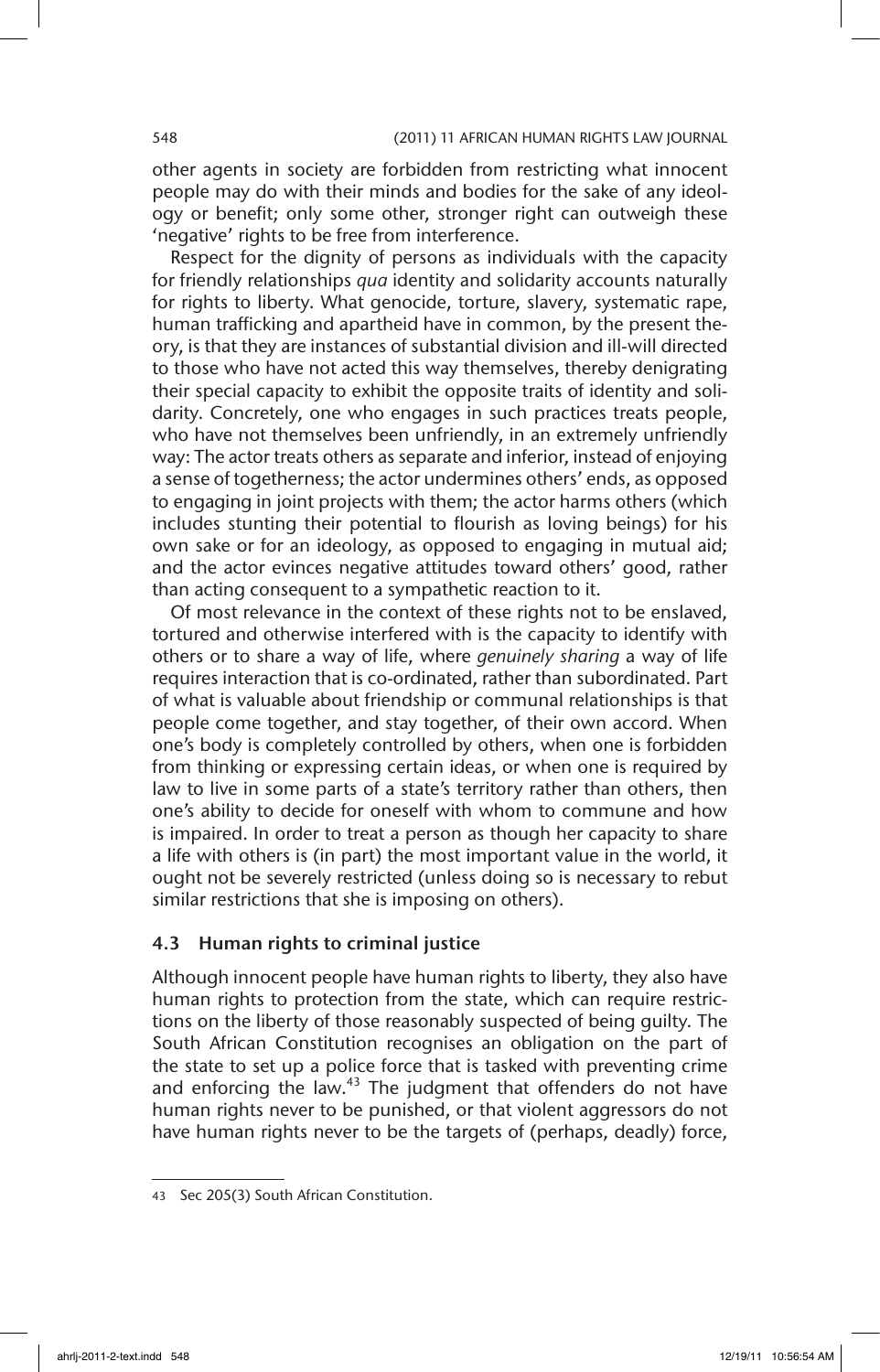is well explained by the principle that it does not degrade another's capacity for friendliness if one is unfriendly toward him as necessary to counteract his own proportionate unfriendliness. In addition, the judgment that innocents have human rights against the state to use force against the guilty as necessary to protect them is well explained by the principle that it would degrade the innocents' capacity for friendliness, would fail to treat it as the most important value in the world, if the state did not take steps, within its power, to effectively protect it from degrading treatment by others.

Moving away from an explanation of the human rights of the innocent to protection from the state, consider now the rights of those suspected of guilt. Everyone in South Africa who has been charged with a crime is deemed to have rights to be informed of the charge, to be able to prepare a defence, to be tried by an impartial body, to have the trial conducted in a language he understands, to be released from pre-trial detention when feasible, and to remain in touch with family and counsel.<sup>44</sup>

These and similar rights are, in large part, a function of the need to avoid punishing or otherwise harming the innocent (even if doing so likely results in the acquittal of a greater number of guilty). Supposing the state wanted to minimise the extent to which those innocent of any offence were inadvertently convicted or made worse off, it would adopt these kinds of rights. And respect for people's capacity for community well explains an urgent concern to avoid coercing the innocent. As mentioned above, respect for this capacity means treating a person in accordance with the way she has exercised it. Roughly, those who have been friendly do not warrant unfriendly treatment such as detention and punishment, whereas those who have been unfriendly do warrant unfriendly treatment, when necessary to protect or compensate those threatened by their own unfriendliness. The state must take care, therefore, to discriminate between the two groups.

### 4.4 Human rights to political power

Rights to liberty and to criminal justice are ones that a democratic legislature must not contravene, while the present batch of rights concerns the abilities of citizens to participate in democratic legislation. The Bill of Rights accords citizens the rights to form political parties, to support a political party of their choice, to vote in regular elections, and to run for public office.<sup>45</sup>

One can fairly sum up these rights by saying that citizens are entitled to an equal opportunity to influence political outcomes. Now, if what is special about us is, in part, our ability to identify with others or to share a way of life, then that is going to require sharing political power.

<sup>44</sup> Secs 12 & 34-35 South African Constitution.

<sup>45</sup> Sec 19 South African Constitution.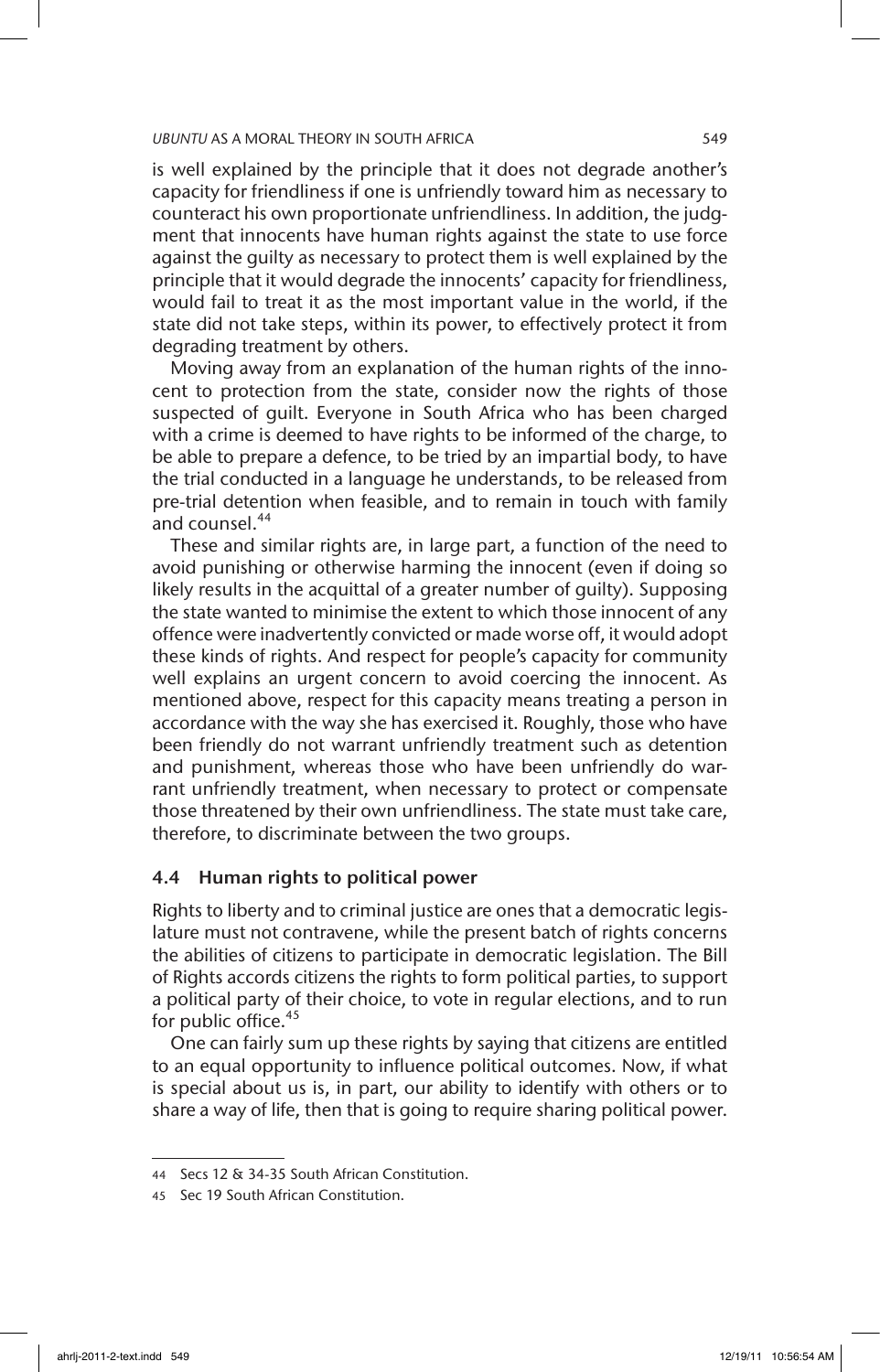And supposing we are equally special by virtue of having the requisite capacity to share a way of life, that means according people the equal ability to influence collective decision making.

One could also underwrite democratic rights by appealing, somewhat less powerfully, I think, to considerations of respect for solidarity. The state must honour communal relationships in part by acting to benefit the people it has allowed within its territory, and it can best do so if they are accorded the final authority to determine political choice. Dictators are rarely disposed to be benevolent, and even when their intentions are good, they lack the knowledge and skills to do what is in fact likely to enable their subjects to live better lives. In contrast, as John Stuart Mill argued long ago, when residents are given the responsibility for governing themselves, then not only is the government more likely to be responsive to their interests, but they also tend to become more active and self-reliant.<sup>46</sup> Given the plausible assumption that the more passive and dependent one is, the less well-off one is likely to be, a principle of respect for people's capacity for (among other things) mutual aid gives reason to recognise human rights to participate in governance.

### 4.5 Human rights to socio-economic goods

South Africa's Constitution is famously considered progressive for explicitly entitling (at least) legal residents to a wide array of means. Specifically, people have rights against the state (and, in principle, other agents in society) to resources such as housing, healthcare, food, water, social security and education.<sup>47</sup>

There are two paths running from the principle of respect for our communal nature to the judgment that we have 'positive' human rights to socio-economic assistance. First, for the state to honour communal relationships, it must seek to establish them between it and its legal residents. And that will of course mean, with regard to solidarity, that the state must do what it can to improve their quality of life, and to do so for their sake consequent to a sympathetic understanding of their situation. Furthermore, with respect to identity, residents are unlikely to enjoy a sense of togetherness with politicians and state bureaucrats if the latter are not going out of their way to fight poverty.

Second, another part of the state respecting its residents' dignity as people capable of community will mean doing what it can to foster community among residents themselves. Consider the identity facet, first. It is hard to enjoy a sense of togetherness with others in society when one is seriously impoverished. One feels a sense of shame, inferiority or at least distance when one's basic needs are not met while substantial segments of one's society enjoy great wealth. In addition, one's ability to engage in joint projects with others is not honoured if

<sup>46</sup> JS Mill *Considerations on representative government* (1861).

<sup>47</sup> Secs 26-27 & 29 South African Constitution.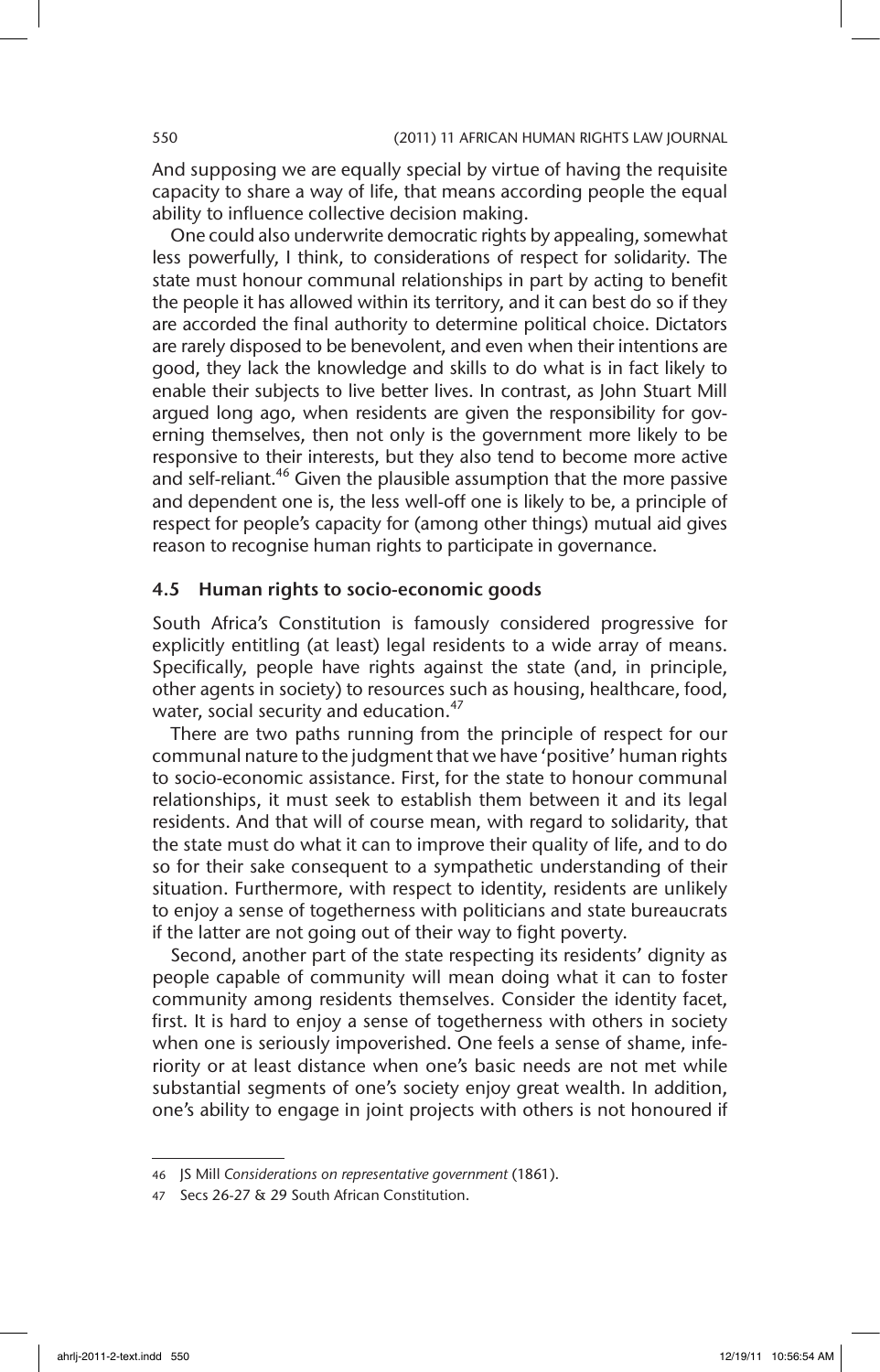one is lacking means. Respect for this ability to co-operate with others means developing and supporting it by providing money and other goods needed to facilitate common projects.

Finally, think about the way solidarity between residents is affected by the fulfilment or disregard for their socio-economic rights. Treating others as though they are capable of relationships of mutual aid means, in part, providing them with the resources that would enable them to commune with others. I attended a South African National Heritage Council *imbizo* that was devoted to *ubuntu*, where an elderly black woman said that, for her, the problem with her being poor is that she is not able to help others, that is, to give wealth away.

Of course, there are more rights than these adumbrated in the Constitution, but discussing of all them is unnecessary in order to provide a sense of what is involved in the claim that people have a human dignity by virtue of their capacity for friendly or communal relationships *qua* identity and solidarity and of how various human rights plausibly follow from a requirement to respect dignity so conceived. The analyses did not appeal to the Kantian notion of autonomy; the invocation of our communal nature did the work, and appears to be worth taking seriously as a rival to the more dominant, more individualist approach to dignity and rights.

## 5 Addressing contemporary human rights controversies

In the previous section I argued that the *ubuntu*-based conception of dignity naturally underwrites a large number of human rights that we intuitively have and that appear in the South African Constitution. In this section, I apply this conception of dignity to a few issues that are more controversial or at least are much less taken for granted in contemporary South Africa and elsewhere on the continent. Contested topics include how to effect compensatory justice with regard to land, how to make political decisions, and how to use deadly force when apprehending suspects. Note that my aim is not to present resolutions of these problems, but rather to indicate respects in which the present moral-theoretic interpretation of *ubuntu* can shed light on them.

## 5.1 For a more reconciliatory land reform

As is well known, at the end of apartheid in 1994, nearly 90 per cent of land in South Africa had been forcibly expropriated into the hands of white people who constituted about 10 per cent of the population, and the new Constitution makes provision to compensate those who have been dispossessed by way of land reform (or comparable redress).<sup>48</sup>

<sup>48</sup> Sec 25 South African Constitution.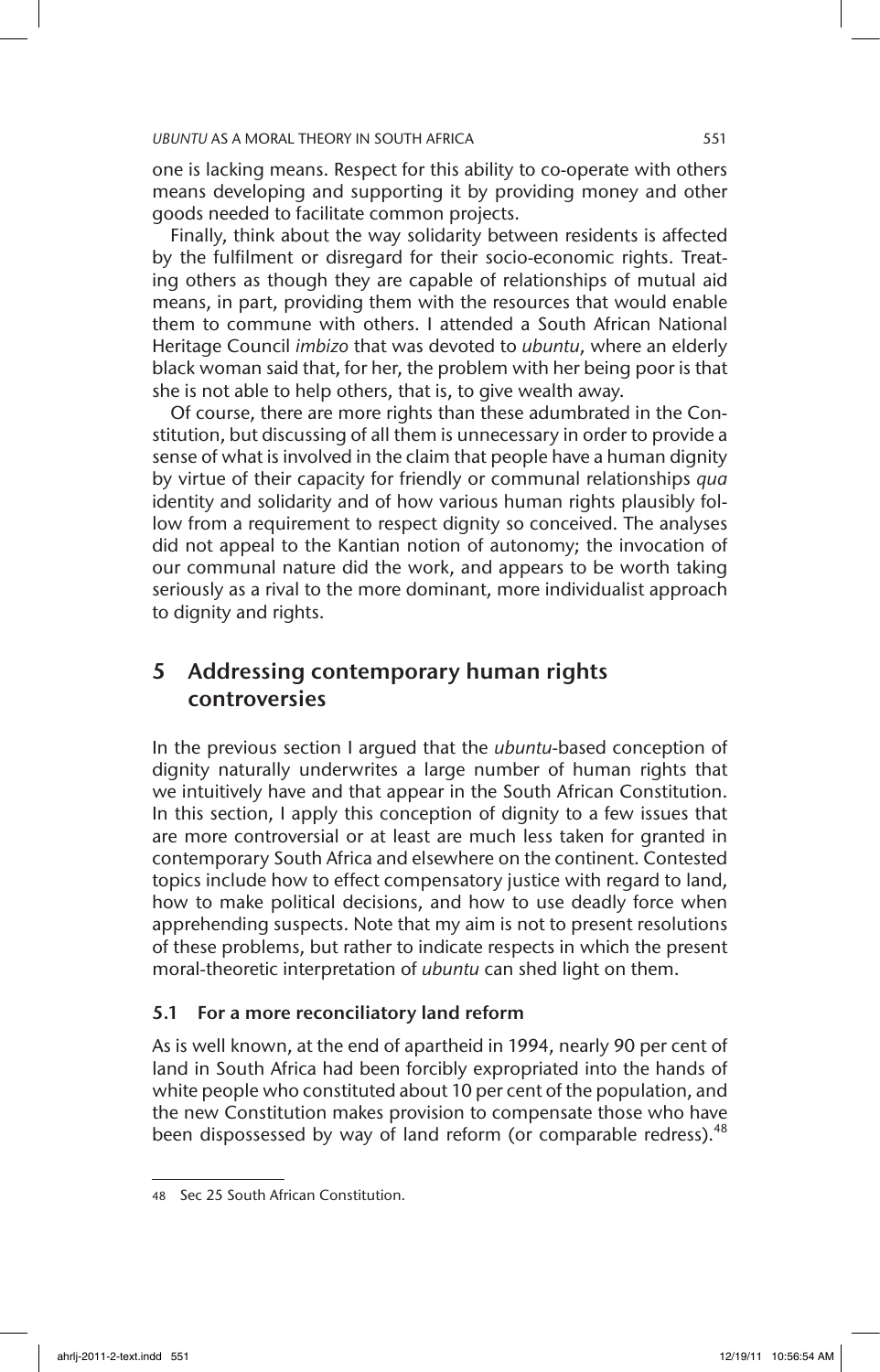It is also well known that little land has been transferred back to the black majority, with the government acknowledging that it will fail to reach its 2014 goal of returning 30 per cent of white-held land. Less well known is that, according to a recent statement by the African National Congress, 90 per cent of the land that has been returned to black hands has not been productive, with the government threatening to repossess such land if its current owners do not use it to farm.<sup>49</sup>

In regard to these conditions, I have not infrequently encountered two antipodal responses to the land question, which responses share a common assumption that the *ubuntu*-based moral theory entails is false. I first spell out the antinomy, then bring out the dubious assumption both positions rely upon, and finally sketch a different approach.

Not surprisingly, the two competing approaches to land reform tend to correlate with race, making the issue black and white. On the white side, I sometimes hear it argued that whites owe no restitution to South African blacks since the latter's standard of living would have been worse had whites not taken control of the country. Whites sometimes point out that in the African country where they reigned the longest, the quality of life is the best. Even the worst-off in South Africa are better off, so the argument goes, than the worst-off elsewhere south of the Sahara.

On the black side, I sometimes hear Southern Africans argue that their standard of living would have been higher had whites not settled, exported all the minerals and kept the profits for themselves, and that, in any event, the right thing for black people to do, or for the state to do on their behalf, is immediately to take the land and give it back to those who originally owned it or who would have inherited it from those who did. In response to the rhetorical question of 'Do you really want another Zimbabwe?', I have sometimes heard the reply that the compensatory justice effected there has been worth the devastating costs to life expectancy and overall quality of life. The most important moral consideration, from this perspective, is restoring an original state.

I ignore the empirical claims made by the two sides, and instead demonstrate that they both share a questionable moral premise. The premise is this: The appropriate way to distribute land today is a function of what would have happened in the absence of contact between whites and blacks. Tersely, whites say that blacks have more wealth than they would have had had whites not come, and hence are not entitled to land redistribution, while blacks say that they are entitled to land redistribution because they would have had more wealth had whites not come or at least because justice requires putting things back the way they would have been had whites not come.

<sup>49</sup> G Nkwinti 'Minister of Rural Development and Land Reform Cluster Briefing' 2 March 2010 http://www.politicsweb.co.za/politicsweb/view/politicsweb/en/ page71656?oid=164364&sn=Detail (accessed 31 October 2011).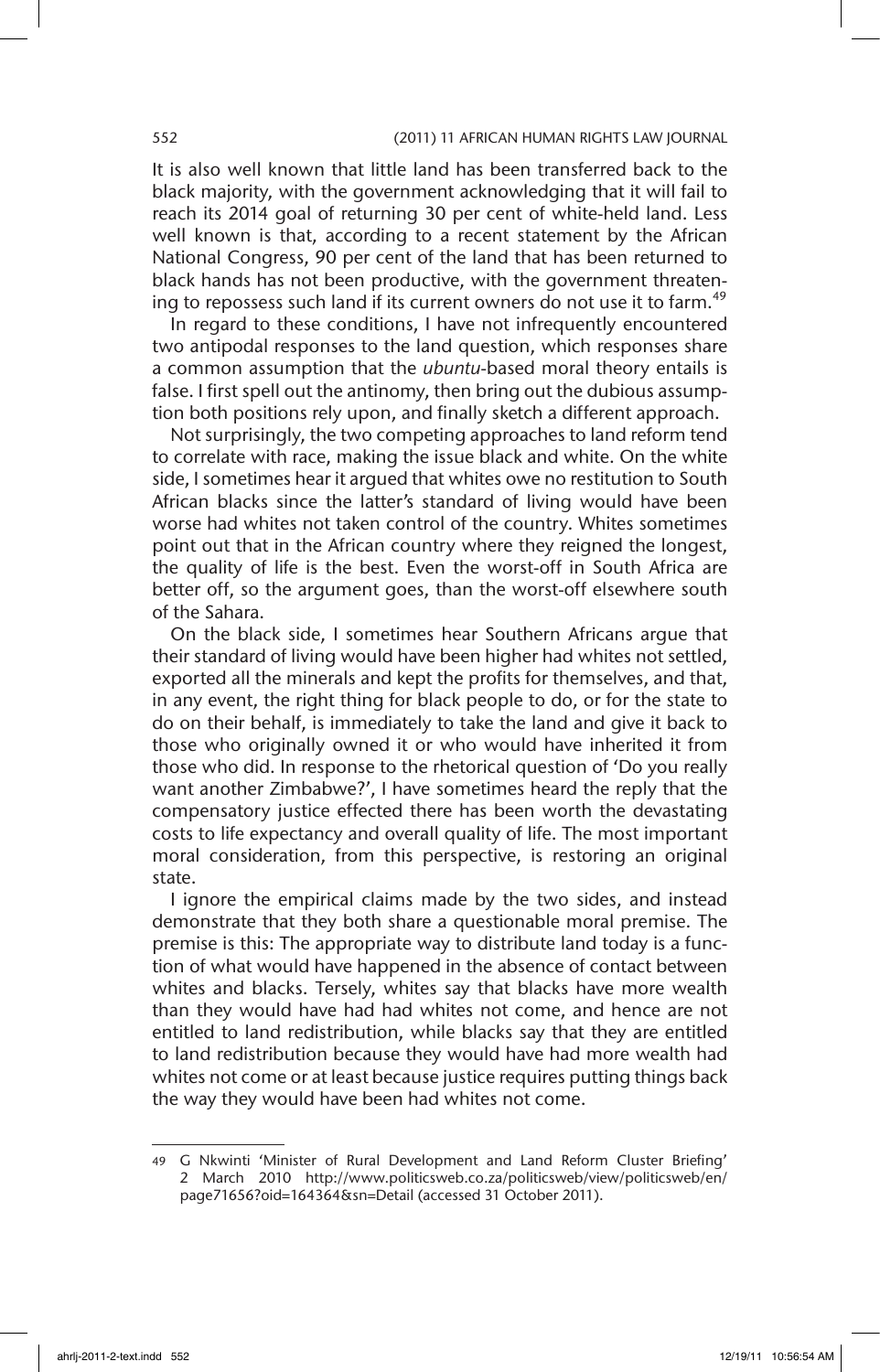In light of a requirement to respect human dignity *qua* capacity for communal relationships, there are two deep problems with the shared premise that the right way to distribute land today is fixed by counterfactual claims about what would have happened without white and black interaction. One problem is that it is solely a 'backward-looking' principle, directing us to base a present distribution solely on facts about the past, and does not take into account the likely consequences of a policy, where such 'forward-looking' or future considerations are morally important. A second problem is that it is the wrong backwardlooking principle to invoke.

On the latter, one cannot reasonably deny that facts about the past are *pro tanto* relevant to determining justice in the present. It is hard to doubt that if you steal my bicycle and give it to a third party, that party does not rightfully own the bicycle and has strong moral reason to give it back to me, or to my descendants to whom I would have bequeathed it.<sup>50</sup> However, the appropriate benchmark for ascertaining compensation is not a function of what would have happened had whites sailed on past the Cape, but rather what would have happened had whites fulfilled their moral obligations to blacks upon arriving there. To treat people as capable of the special good of communal relationship, as we have seen, includes exhibiting solidarity toward them. The relevant question, then, is this: What would the distribution of wealth have been like had whites, say, *shared* their science and technology, the profits resulting from mineral excavation and the allocation of political power? So, even if it were true that blacks would have been worse off had whites not arrived, that is not relevant to establishing what blacks are currently owed on backward-looking grounds.

However, it is a further mistake to suppose that only backward-looking considerations are relevant to determining a just distribution of land at the present time. Above I maintained that respect for people's capacity for friendliness can permit unfriendliness in response to unfriendliness, but most clearly when and only when responding in that way will prevent or make up for harm done to victims of the initial unfriendliness. In the present context, that means that an unfriendly action by the state toward whites, such as expropriation of land they currently hold, is justified only if it is likely to help those harmed by the land being held by whites, that is, dispossessed blacks. And it is unlikely that blacks can expect benefit from a Zimbabwe-style land grab.

The present suggestion does not rely on the racist notion that 'blacks cannot farm' or are more generally incapable of being productive without guidance from whites. Instead, the claim is what I take to be the reasonable one that, in order to run farms and keep the economy stable, blacks given agricultural land need substantial financing and training. Now, the present government has not been able to provide

<sup>50</sup> See BR Boxill 'The morality of reparations' (1972) 2 *Social Theory and Practice* 113.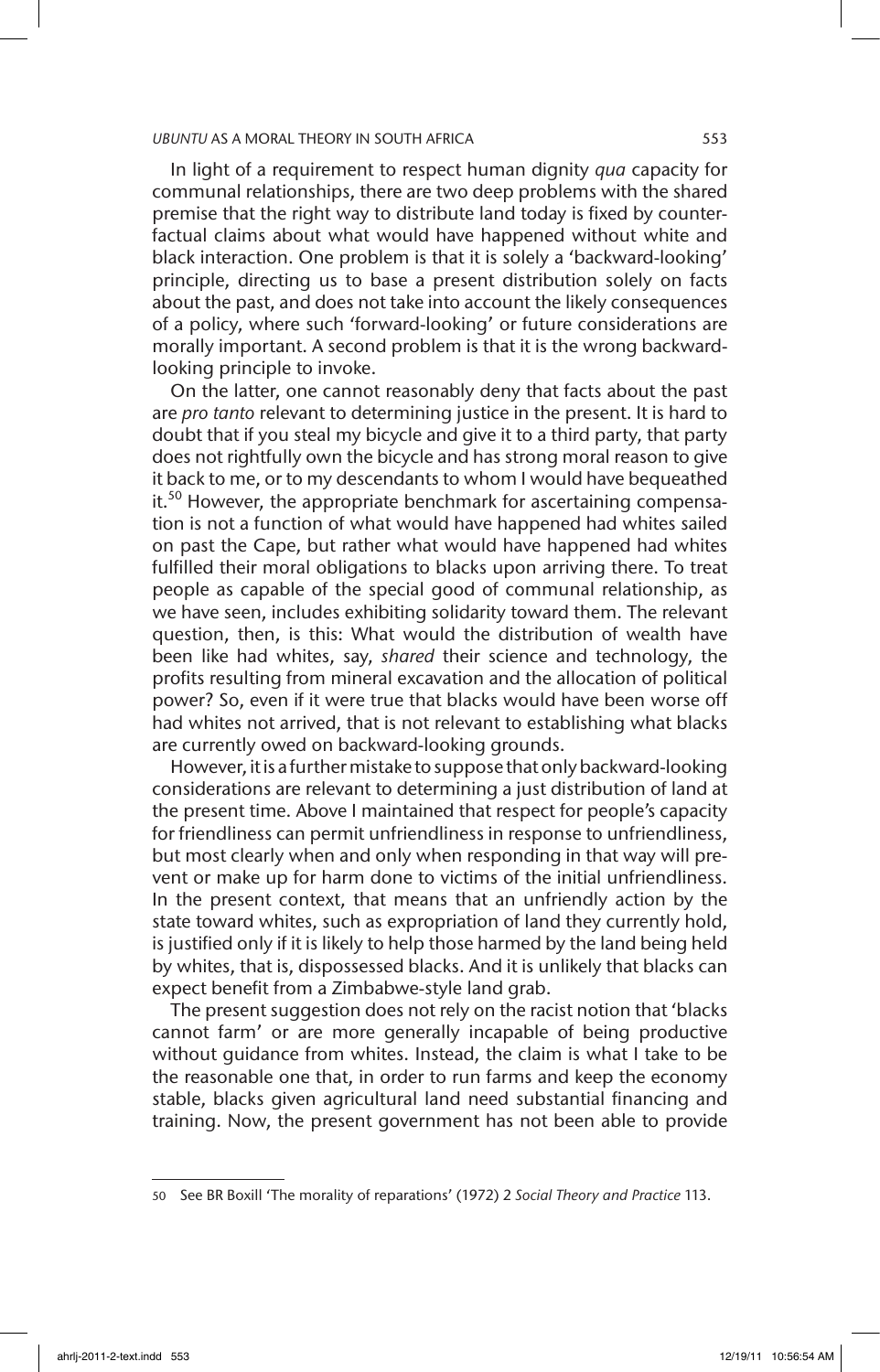these well to the small number of blacks who have been given land so far, explaining the 90 per cent failure rate, and so the point is that the government would be even less able to support new farmers in a Zimbabwean condition. Hence, the state is not morally required to confiscate white-held land *en masse*, and is probably forbidden from doing so.

I am not an economist, and so cannot be detailed about the right way forward. However, based on the above moral argumentation, I can suggest some broad contours. Whites do owe blacks land, and so they, and the state that wrongfully gave the land to whites in the past, must transfer it in a way that is likely to benefit blacks. Here are two ways this could be done. The state could take a radical approach but implement it gradually, while white farmers could take a moderate approach but do so immediately. With regard to the state, it could grant only limited tenure over land, so that an individual can own it for a maximum period of, say, 75 years. Over time, then, the state would regain control over the distribution of land, granting private licences to use land in ways that balance considerations of redress and productivity. In the meantime, it would give tax breaks or lowinterest loans to new black farmers, and would redistribute taxes on white farms to impoverished blacks in rural areas. With regard to white farmers, they could begin by formally apologising for retaining substantial control over land that was wrongfully taken from blacks. And they could collectively decide to impart skills to blacks and to transfer a certain percentage of fertile land to those with the demonstrable ability to make use of it. Current agricultural associations would be sufficient to co-ordinate such a redress programme; state supervision would not be necessary. Surely, this is a way AfriForum and similar groups should be keeping busy.

### 5.2 For a more consensus-oriented politics

South Africa's Constitution, along with all other democratic states south of the Sahara, took over the competitive, multi-party style of democracy that is the norm in Western societies. A party has the legal right to govern roughly in proportion to the number of votes that it has obtained via fair procedures, and it has the legal right to make decisions that are expected to benefit its particular constituency. The system of vying for votes and granting the power to make political decisions to those with the most is so ubiquitous that people are often inclined to *identify* democracy with it. However, a form of democratic decision making different from the adversarial, majoritarian form is possible, and is probably what respect for people's dignity as beings capable of community requires.

The interpretation of *ubuntu* articulated in this article seems to support a consensus-oriented political system of the sort that has been common in traditional African cultures and that some Southern and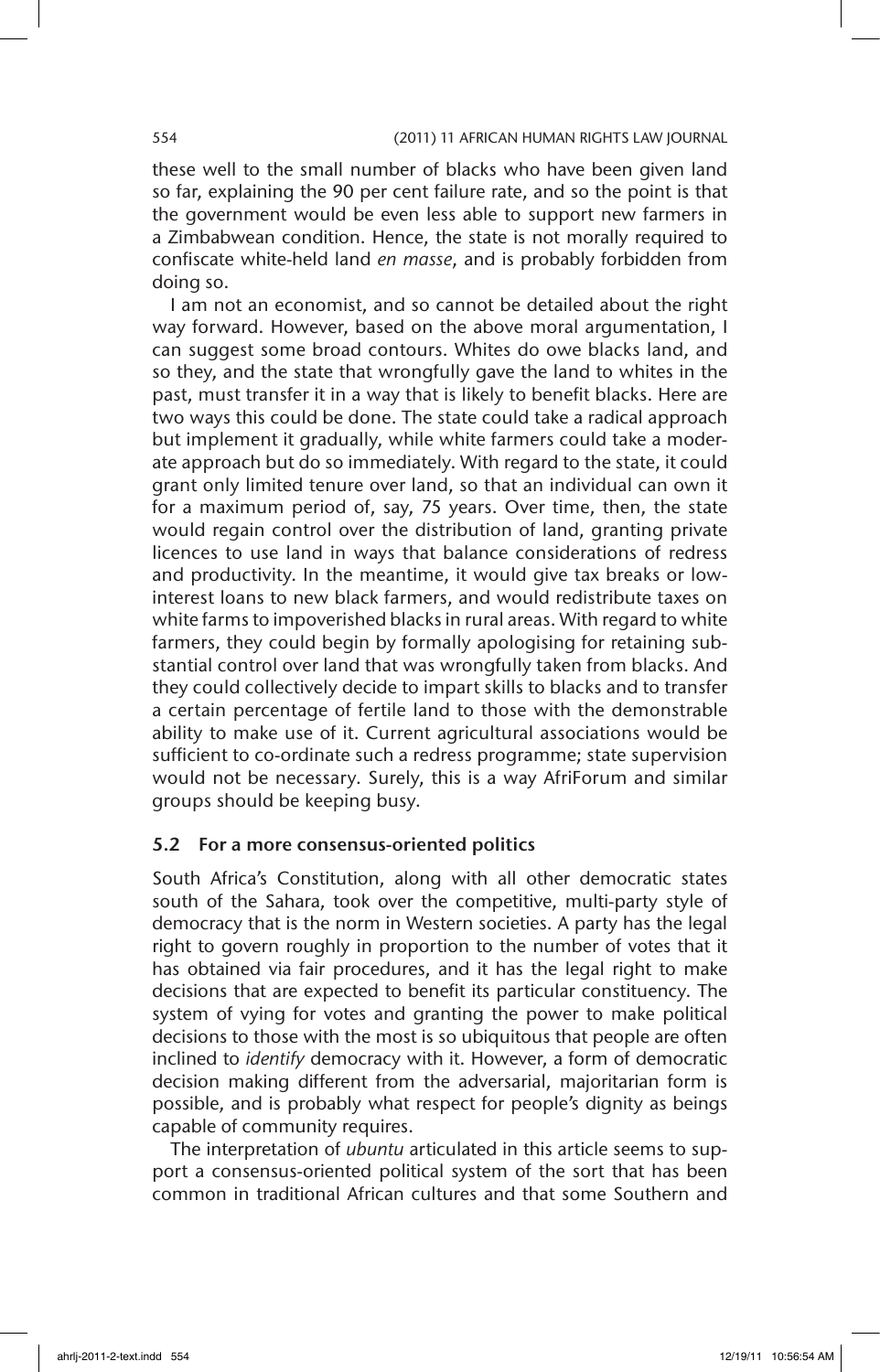other African philosophers have proposed for a modern society.<sup>51</sup> Consider a system in which legislators are initially elected by majority vote, but are not tied to any political party, and, once elected, seek unanimous agreement amongst themselves about which policies to adopt. Instead of trying to promote any constituencies' interests, politicians would seek consensus about what would most benefit the public as a whole. There are two major reasons for thinking that respect for the dignity of people's communal nature supports this kind of democracy.

First, return to the rationale above for thinking that democracy of some form or other is required. If what is special about us is, in part, our capacity to share a way of life with others, then that is going to require sharing political power, that is, to forbid authoritarian government. Majoritarian democracy is a sharing of power but only in a weak sense, giving to minorities the amount of power they are owed in accordance with the number of votes they have acquired, and giving them the fair opportunity to become majorities in elections scheduled every four or five years or so. A more intense sharing of power would accord every citizen not merely the equal ability to become the ones who determine law and policy, but also 'the right of representation with respect to every particular decision', $52$  the right not to be utterly marginalised when major laws and policies are actually formulated and adopted. And it is reasonable to think that when laws obtain the consent of all elected representatives, it is more likely that they would benefit the public as a whole, and not merely a subset, which solidarity would prescribe.

While the first argument for a consensus-based democracy is that respect for our communal nature requires legislators to *exhibit* substantial identity and solidarity with themselves and with citizens whenever they make major decisions, the second argument is that it also requires them to act in ways that are likely to *foster* substantial identity and solidarity, or at least prevent great division and ill-will, in the long run. Consensus-oriented decision making would best avoid creating legislative minorities and their constituencies who repeatedly lose out to the majority, becoming marginalised, alienated and losing out. Generally speaking, in order for a state to produce a sense of togetherness and to facilitate cooperative, mutually beneficial endeavours both between it and citizens and between citizens themselves, its officials must not act for the sake of any subset of the population related to them in some

<sup>51</sup> See especially Ramose (n 12 above) 135-152; LJ Teffo 'Democracy, kingship, and consensus: A South African perspective' in K Wiredu (ed) *A companion to African philosophy* (2004) 443. A particularly careful and influential exposition is in K Wiredu *Cultural universals and particulars: An African perspective* (1996) 172-190.

<sup>52</sup> Wiredu (n 51 above) 173.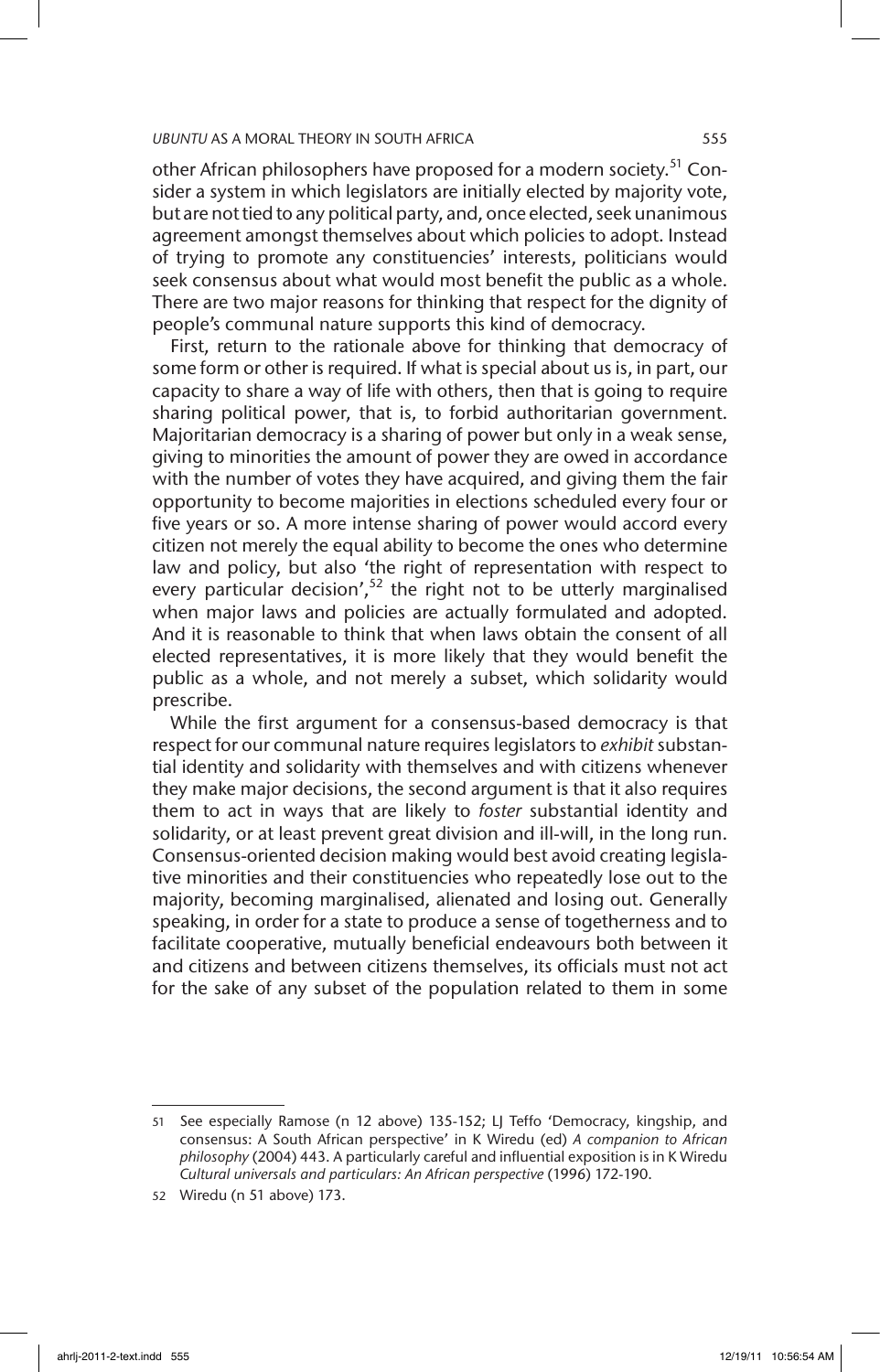way, a principle entailing that it is unjust for a politician to act for the sake of a constituency.<sup>53</sup>

This reasoning points, then, to a respect in which South Africa's Constitution should be changed to recognise a 'human right to decisional representation'.<sup>54</sup> Although it enshrines people's human right to democratic participation in government, those favouring an *ubuntu*oriented perspective on politics might see it as an expression of the 'conqueror's' will for imposing a competitive, majoritarian form.<sup>55</sup> It is worth debating whether people's human right to political power is best understood as requiring a constitutional amendment forbidding any party polity, and whether the Constitution would be on the whole a more coherent document if it were so changed.

Even if no formal alteration of the Constitution is on the cards, the present reasoning entails that the dominant political majority of our time in South Africa, the African National Congress, should be less opportunistic with regard to the power it has legally secured. It should be doing much more to promote a *de facto*, if not *de jure*, government of national unity. Some concrete steps it could take would be to appoint many more persons from other parties to positions in cabinet, and to make appointments based much more on qualifications and much less on patronage. Working together, South Africans could do more.

### 5.3 For a less retributive employment of deadly force

The last major issue of controversy that I address in order to illustrate *ubuntu* as a moral theory has to do with the way the state ought to respond to serious criminal infractions. Lately there has been debate about when the police may 'shoot to kill', with the Constitutional Court having rendered a unanimous judgment on the topic in *S v Walters*<sup>56</sup> that is guiding a bill that will likely soon become law.<sup>57</sup> The present conception of human dignity entails that the bill and the judgment on which it is based are flawed.

To keep things simple, let us focus on the Court's conclusion in *S v Walters*, which is that deadly force is ordinarily not permitted unless the suspect poses a threat of violence to the arrester or others or is

<sup>53</sup> Which principle also neatly entails the injustice of nepotism and cronyism, as I argue in T Metz 'African moral theory and public governance' in FM Murove (ed) *African ethics: An anthology of comparative and applied ethics* (2009) 345-348.

<sup>54</sup> Wiredu (n 51 above) 180.

<sup>55</sup> This phrasing is found in both M Ramose 'An African perspective on justice and race' (2001) 3 *Polylog* http://them.polylog.org/3/frm-en.htm (accessed 31 October 2011); and LJ Teffo 'Monarchy and democracy' (2002) 1 *Journal on African Philosophy* http://www.africaknowledgeproject.org/index.php/jap/issue/view/1 (accessed 31 October 2011).

<sup>56</sup> *S v Walters* (CCT 28/01) (2002) ZACC 6; 2002 4 SA 613; 2002 7 BCLR 663.

<sup>57</sup> See a draft of the bill amending the Criminal Procedure Act, 1977, regarding the use of deadly force, http://www.justice.gov.za/legislation/bills/2010\_cpamendbill.pdf (accessed 31 October 2011).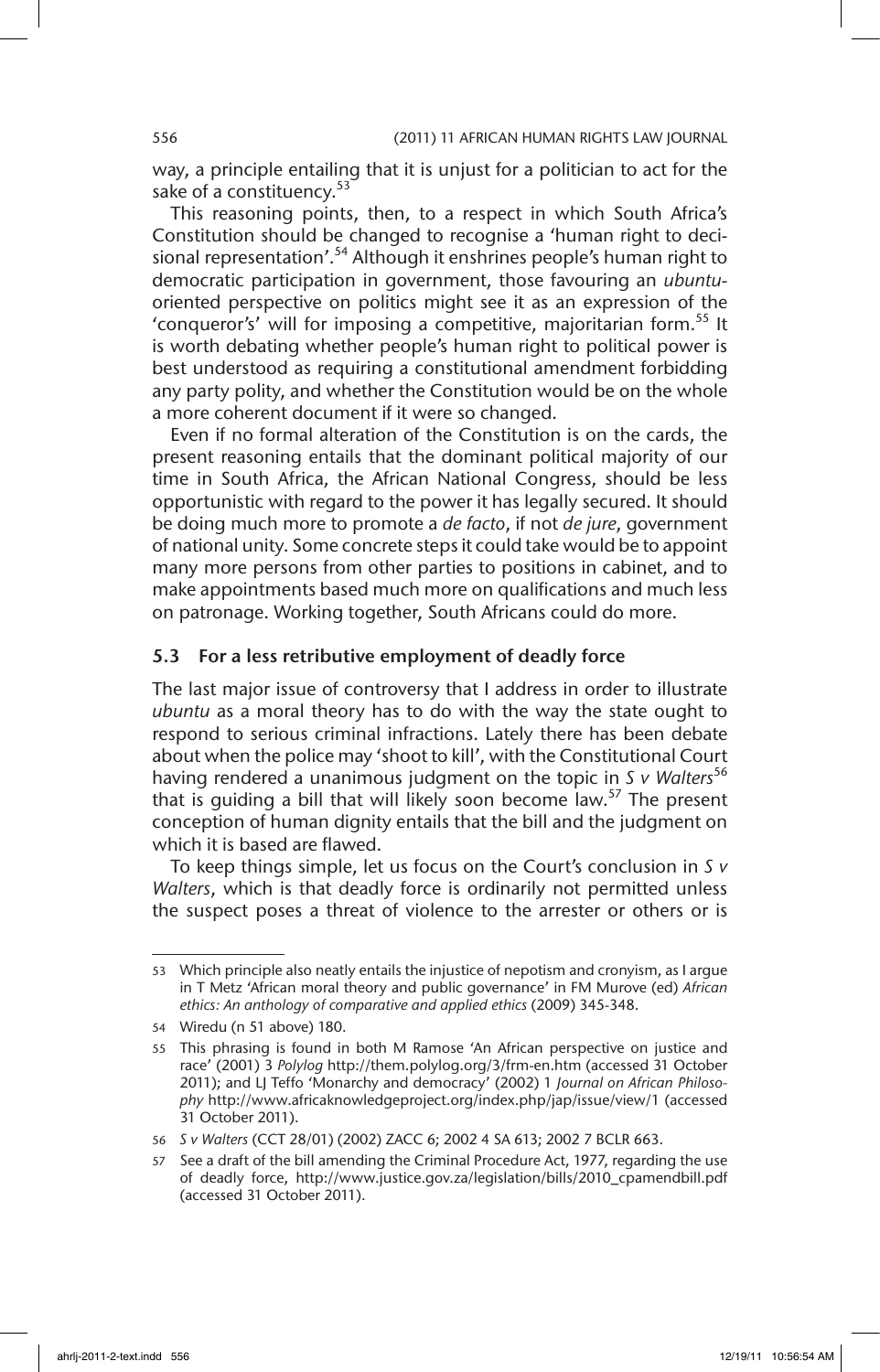suspected on reasonable grounds of having committed a crime involving the infliction or threatened infliction of serious bodily harm and there are no other reasonable means of carrying out the arrest, whether at that time or later.<sup>58</sup>

According to this logic, a police offer may shoot or otherwise use deadly force against a suspect under one of two independently sufficient conditions: Either (a) the suspect poses a threat of serious harm to others that cannot be prevented without deadly force; or (b) the suspect has already done or threatened serious harm to others and cannot be detained without deadly force. The relation between (a) and (b) is one of disjunction, not conjunction. That is, the court has ruled that posing a threat of serious harm to others is *not* necessary in order for deadly force to be justified; the mere facts of having already done serious harm (or having threatened to do so) and being unable to be apprehended without deadly force are enough to be liable to be shot.

Following the theoretical interpretation of *ubuntu* given above, the (a) clause is apt. Recall that respect for a person's capacity for friendliness depends on the way he has exercised it, so that, more specifically, one does no disrespect to another by being unfriendly toward him, if doing so is necessary to help those threatened by, or who have become victims of, his unfriendliness. Hence, if someone is threatening to kill or to impose comparable harm on others, and the only way to prevent that is to inflict deadly force on him, his capacity for friendliness would not be degraded thereby and he would not have a suffered a human rights violation.

However, the *ubuntu*-based conception of human dignity entails that the (b) clause should be deleted and that it would constitute a human rights violation not to do so. Unfriendliness is permissible, on this conception, only as a counteractive response to proportionate unfriendliness. That is, unfriendliness must serve the function of helping those who have been, are being or will be victims of comparable unfriendliness. This is another place where *ubuntu* is 'forward-looking', directing a moral agent to consider the likely consequences of her behaviour, and not to determine whether her behaviour is appropriate solely in light of facts about the past.

Of course, detaining someone who has committed a serious crime so that he may be tried in a court of law is a future 'benefit' to be sought. But *that* expected good is *not* one that is proportionate to the use of deadly force. The court requires an officer to ensure that deadly force is proportionate, but a sufficient discharge of that obligation, for the court, is reasonably deeming deadly force to be proportionate *to the crime already committed* in the past, not to harm that deadly force could avert in the future.

<sup>58</sup> *Walters* (n 56 above) para 54.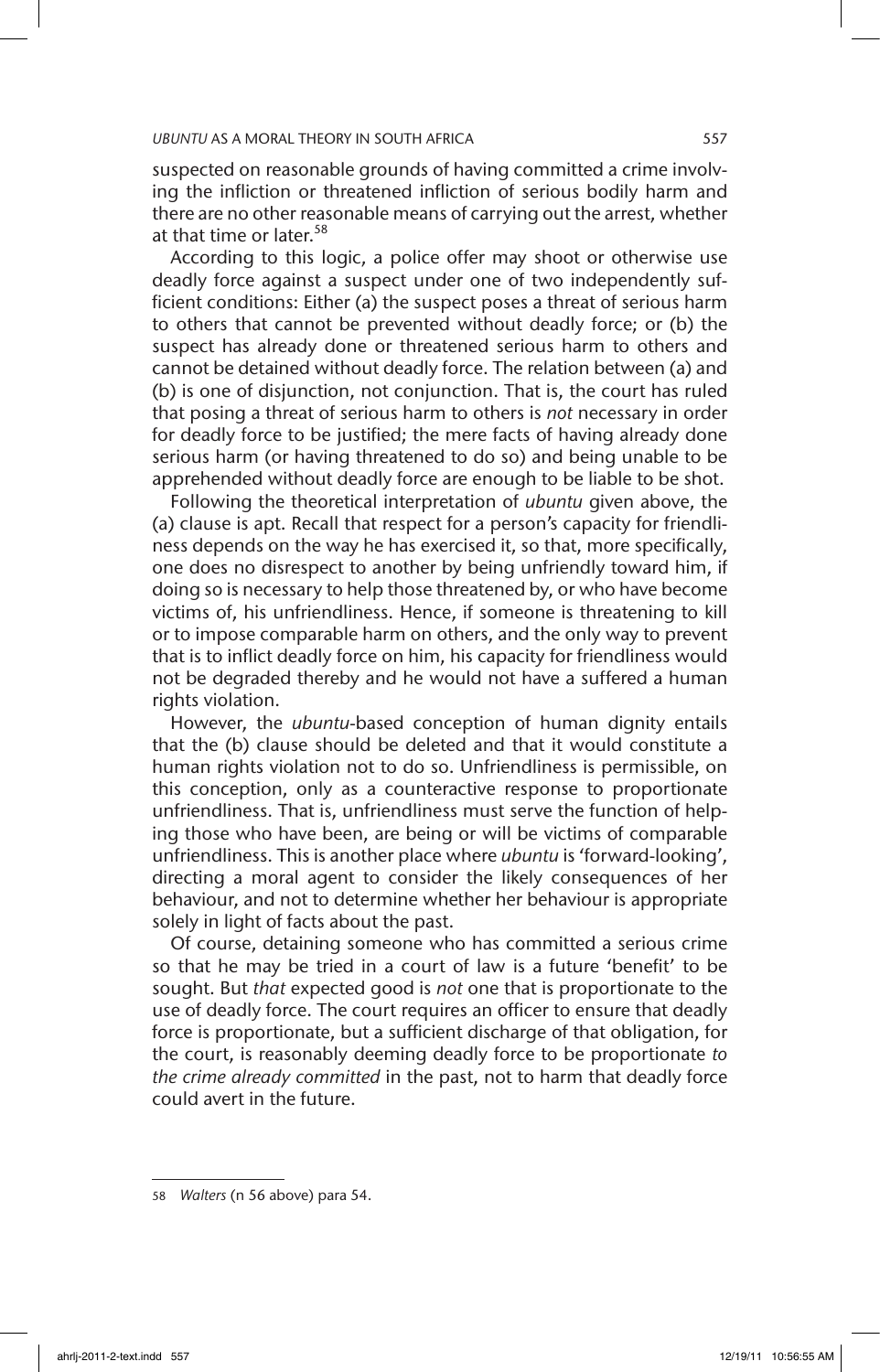#### 558 (2011) 11 AFRICAN HUMAN RIGHTS LAW JOURNAL

In a broad sense, the court's judgment is grounded in retributive ideals, not ones that most of those who accept an *ubuntu* ethic would uphold, or at least not adherents to the theoretical articulation of it presented here. Retributivism is the 'pay-back' theory of punishment and of negative responses more generally. According to this perspective, a punishment or other critical response should be based solely on the nature of the crime or other wrongdoing committed. The worse the misdeed, the harsher the penalty or harm should be, in order to give the person what he deserves. A retributive approach considers it 'good in itself' that the amount of suffering be increased in the world, so long as it is directed toward the guilty; imposing suffering need not be expected to produce any future benefit such as preventing a similar or greater suffering.

While the court would likely disavow such baldly retributive sentiments, its judgment in *S v Walters* coheres more with a retributive approach than with an *ubuntuist* one, since it does not require the use of deadly force to serve the function of preventing a comparable harm. Instead, according to the court, a sufficient condition for the justified use of deadly force is the fact of having already done comparable harm (along with being unable to be apprehended for it without deadly force). Furthermore, for the court, the point of using deadly force justifiably can be to ensure that a person suspected of serious wrongdoing is tried in a court of law, that is, is sentenced to a penalty roughly comparable in severity to his wrongdoing.

One might reply on behalf of the court that someone who has already committed a serious crime is likely to do so again. But there are two damning responses to be made here. First, it is simply not true. It is a commonplace in criminology, for example, that the recidivism rate for murder is low, not only in relation to other serious offences, but also in absolute terms. Most of those who have killed others did so under extreme circumstances that are unlikely to be repeated. Second, and more deeply, even if it were true, the (a) clause, or something very close to it, would be sufficient to cover the issue, as it permits deadly force when necessary to prevent serious harm.

## 6 Conclusion

In this article I have sought to defend the idea that *ubuntu*, suitably interpreted, can serve as a ground of public morality. This defence has taken the form of showing that even if various construals of *ubuntu* up to now have been vague, collectivist or anachronistic, it can be interpreted in a more promising way. My approach has been to draw upon salient beliefs and practices commonly associated with talk of *ubuntu* (and cognate terms in Southern Africa) in order to construct a moral theory, a basic principle indicating how all wrong actions differ from right ones.